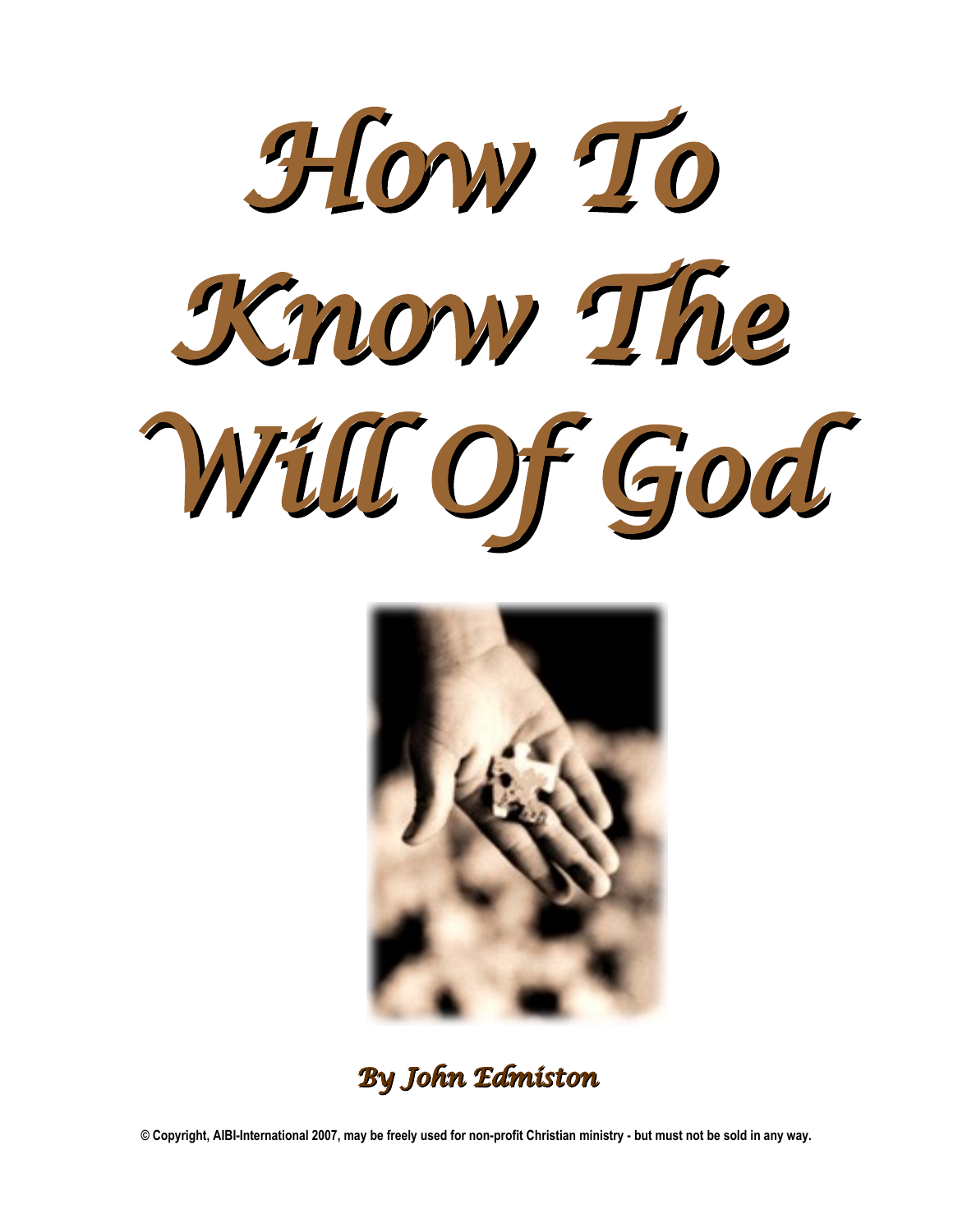# **Chapter Chapter 1 – The Idea he Idea Of The Will Of Of The Will Of God**



**John 7:16-18 MKJV** *Jesus answered them and said, My doctrine is not Mine, but His who sent Me. (17) If anyone desires to do His will, he shall know of the doctrine, whether it is of God, or I speak from Myself. (18) He who speaks of himself seeks his own glory, but he who seeks the glory of Him who sent Him is true, and no unrighteousness is in Him.*

**Ephesians 5:15-17 MKJV** *See then that you walk circumspectly, not as fools, but as wise, (16) redeeming the time, because the days are evil. (17) Therefore do not be unwise, but understand what the will of the Lord is.*

**Colossians 1:9-12 MKJV** *For this cause we also, since the day we heard, do not cease to pray for you, and to desire that you might be filled with the knowledge of His will in all wisdom and spiritual understanding, (10) that you might walk worthy of the Lord to all pleasing, being fruitful in every work and increasing in the knowledge of God, (11) being empowered with all power, according to the might of His glory, to all patience and long-suffering with joyfulness, (12) giving thanks to the Father, who has made us meet to be partakers of the inheritance of the saints in light*.

**Romans 12:2 MKJV** *And do not be conformed to this world, but be transformed by the renewing of your mind, in order to prove by you what is that good and pleasing and perfect will of God.*

**1 John 2:17 MKJV** *And the world passes away, and the lust of it, but he who does the will of God abides forever.*

**Mark 3:35 MKJV** *For whoever does the will of God, the same is My brother and My sister and My mother.*

**1 Thessalonians 4:2-4 MKJV** *(2) For we know what commands we gave you by the Lord Jesus. (3) For this is the will of God, your sanctification, for you to abstain from fornication, (4) each one of you to know how to possess his vessel in sanctification and honor*

**1 Thessalonians 5:17-18 MKJV** *(17) Pray without ceasing. (18) In everything give thanks, for this is the will of God in Christ Jesus concerning you.*

The above verses indicate that knowing the will of God comes from a prayerful and thankful heart, a renewed mind, and a wise, circumspect and holy lifestyle.

The phrase "the will of God" or "the will of the Lord" applies at several levels. At one level it is close to the concept of fate "if the Lord wills" (Romans 1:10,15:32) or the outworking of Old Testament prophecies such as the crucifixion of Jesus Christ (Galatians 1:4).

At another level it indicates a divine calling on a human life ordering it into a divine pattern. Paul often says that he is an apostle "by the will of God" (2 Corinthians 1:1, Ephesians 1:1,. Colossians 1:1, 2 Timothy1:1).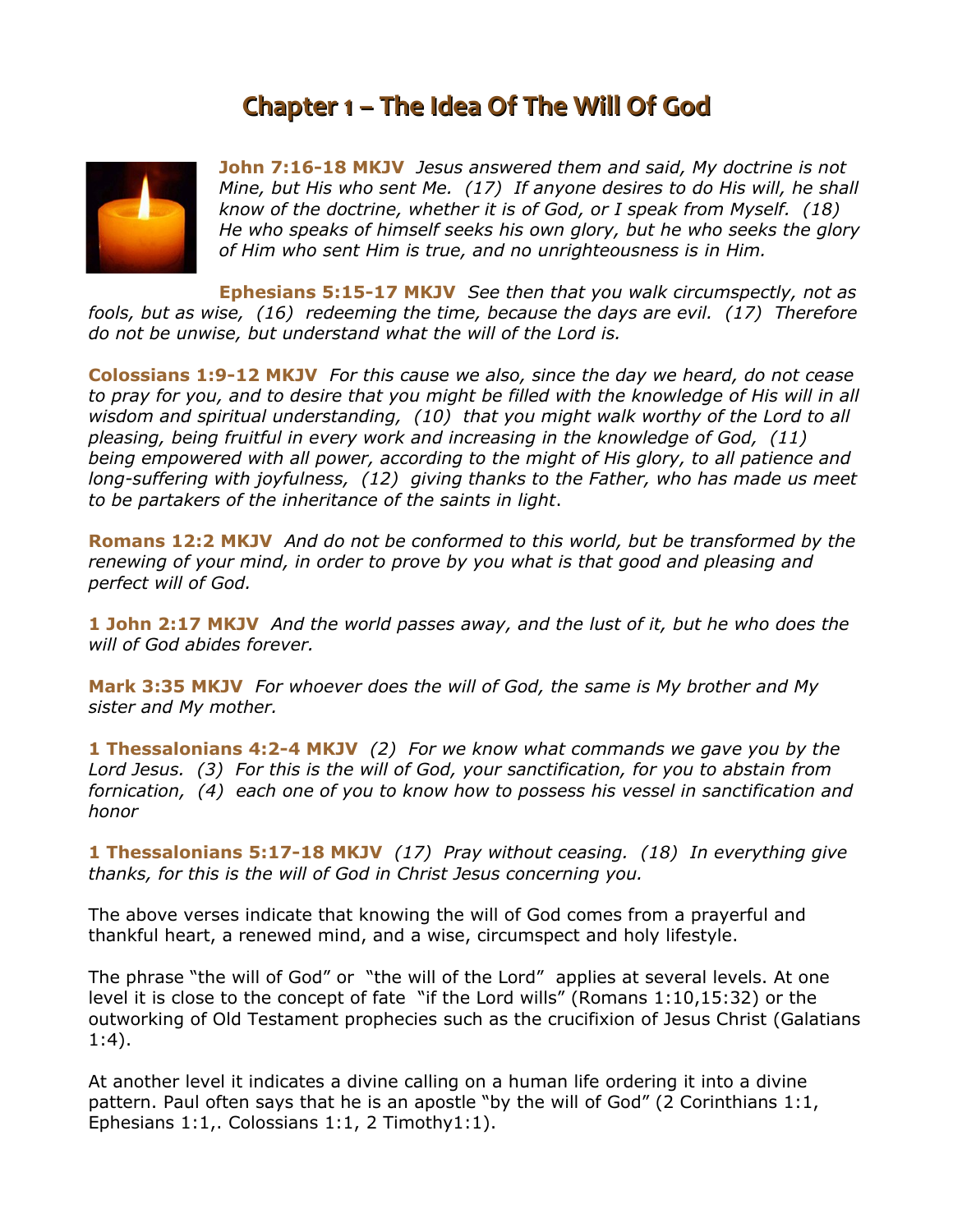On yet another level it indicates God's moral law such as abstaining from fornication, or an appropriate Christian attitude such as thankfulness (1 Thessalonians 4:2-4, 5:17-18).

The concept of the will of God also involves difficult and arduous obedience under trial for which we will receive a reward. This is something we should "stand in" and "fulfill" (Colossians 4:12, Hebrews 10:36, 1 Peter 2:13-16, 3:15-17, 4:2,19).

Finally the will of God has an almost mystical level to it, bringing entrance into eternal life and causing us to "abide forever" (1 John 2:17) as the true brothers and sisters of the Lord Jesus (Mark 3:35) and makes us to be "partakers of the inheritance of the saints in light" (Colossians 1:12).

The will of God is known by the wise,Spirit-filled Christian (Ephesians 5:15-20), with a renewed mind (Romans 12:1,2), who seeks to know the truth so he can do God's will (John 7:16-18) and this knowledge is something that he/she can be spiritually "filled with" (Colossians 1:9-12) through prayer (James 1:5-18, Colossians 1:9-12).

So we see that the will of God is primarily revealed to us so we can become holy. The will of God is not mainly about success in this world, which may be included, but is tangential to the real matter at hand - which is making holy disciples of Jesus Christ. Nor is "the will of God" even about success in ministry - because that also can pander to our pride. Rather it is about becoming obedient, holy, wise and enduring saints of God.

The will of God is to be loving, forgiving, kind, thankful, and pure in heart and life. We get terribly mixed up on this point because our agenda and life-script is often of another kind entirely. Our agenda can be the Great American (or Australian or Filipino etc) Dream - a set of personal ambitions and desires, that we ask God to bless and fulfill. So when we ask God for which career to do we can be thinking "law , medicine or architecture" and may be unprepared to be called to be a faith missionary!

Sometimes the will of God is not about "which one" but rather "which attitude". God might not care much whether you live in this neighborhood or that, instead what He wants is a person who loves their neighbor no matter where they are!

I think one area that many people are out of the will of God is in the area of selfishness. Some Christians are very hard-hearted and stingy and proud. Such a person is so far from "the spirit of Christ" that they are practically in apostasy! (1 John 3:16-18, 1 Timothy 5:8). Materialism is causing many Christians to chase wealth and to pierce themselves with many a pang as they stray from the faith and the will of God (1 Timothy 6:6-10).

Another serious area where people get out of the will of God is in wrong inner attitudes such as unforgiveness, bitterness, clamor, wrath and the desire for revenge. Impurity, lust, fornication, pornography, the occult and so on are also things that can lead us far from God's will.

Thus the will of God is not so much about making the "right decision" (regarding career, marriage, house, church and so forth) as it is about being the "right person". The Bible gives us guidance about whom to marry ( a single person of good character who is a true Christian believer) and we should start there. We have no mandate to ignore this and say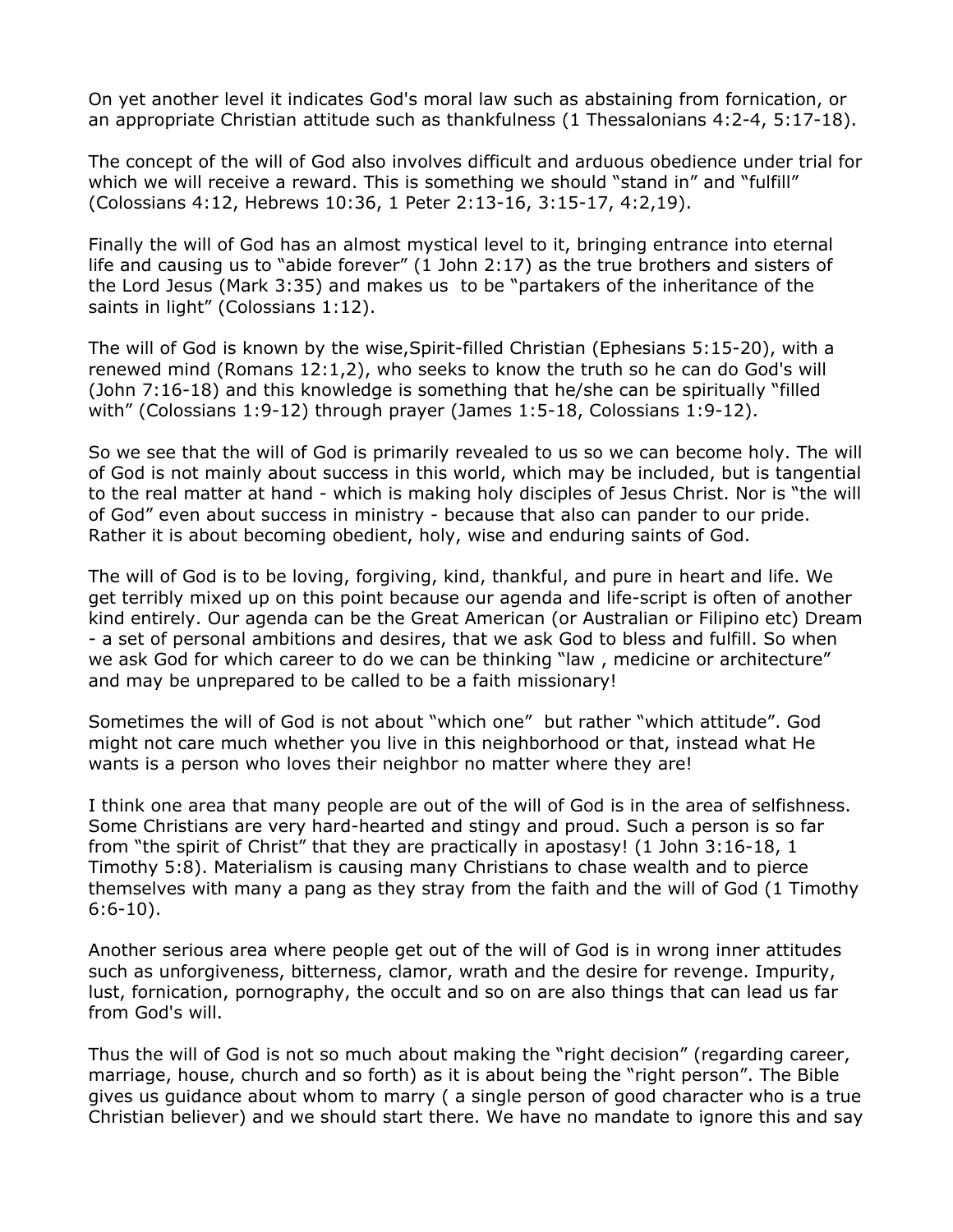" I had a leading to marry Bob who is a non-Christian". God never leads in contradiction to the Bible which is His Word.

So in knowing God's will we should start with what the Bible says. Then if further guidance is necessary we should pray for wisdom and guidance (James 1:5-8) and listen for God's wisdom as it is revealed in various ways. God may reveal through a strong inner impression, a dream or vision, a word of knowledge or wisdom, advice from mature and wise counsel, and sometimes through circumstances. But as we do this we should be asking questions such as:

Is this in line with the revealed will of God in Scripture? Does it glorify God? Is it making me a good person? Is it bearing good fruit? Is it something Jesus would do? Am I walking in the light? Is it pure, truthful and honest? Is it in line with my calling and with the prior work of God in my life? Is it full of quietness, confidence and rest - or is it noisy, clamorous, proud, striving and ambitious? Is lust, greed, anger, envy or selfish ambition involved? Am I being stubborn and willful? Can I face Jesus with this decision on the Day of Judgment?

Submission to what God wants - so that we are truly willing to do it, is the biblical prerequisite for divine guidance: *If anyone desires to do His will, he shall know of the doctrine* (John 7:17). Doing God's will may even involve suffering (as it did for the Christians the apostle Peter wrote to) and be difficult and arduous (as it was for the Hebrews). This is because becoming a holy person is no easy task.

The will of God is the divine pathway toward Christ-likeness. Sometimes it is simple obedience ("be thankful in all things") while at others it may involve missionary journeys and divine encounters with high officials such as Philip and the Ethiopian eunuch. Most of the time God's will is more about who we are becoming, than about where we are living.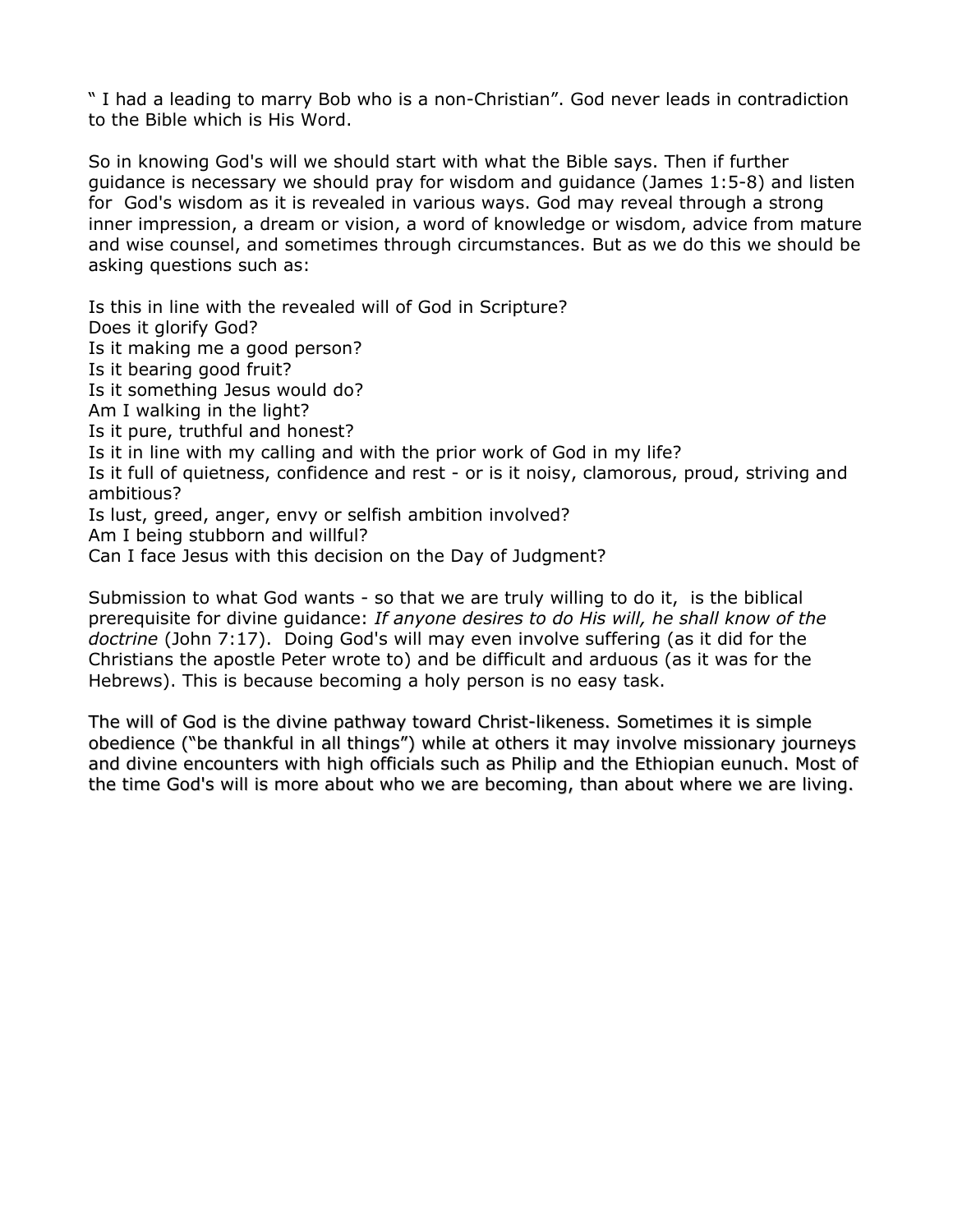## **Chapter 2 - Being On The Right Track In Life**



In part one we dealt with the general issues concerning the will of God in our lives as mainly being God's "moral will" which is revealed in the Scriptures. We saw the "making the right decision" was not as important as "being the right person".

With this much said I would like to move on to issues of the will of God in our life and ministry and the question most Christians ask at some point: "Am I on the right track in life?". The following seven points assume that we have consulted Scripture first. The right track is always within the bounds of the Biblical commandments!

Being on the "right track" should always help us to also be the "right person" - that is *a more Christ-like individual*. If we are worn-out, grumpy, impatient and unloving then no matter how noble the track we may be on, it is probably the wrong one! Whenever I get involved in administration rather than teaching I find myself becoming frustrated, grumpy and irritable. As necessary as administration may be it is outside of my gifting and the spiritual effect is that "the fruit of the Spirit start falling off the tree". Love, joy, peace and patience all seem to vanish when I take on such roles. However as soon as I get back to teaching the love, joy and peace return. Thus one sign that I am on the right track is how I grow as a person when I am doing that particular thing. This especially applies to "activist" Christians who tend to take on too many projects. You can reach the point where good things turn into bad things because they make you into a bad person who neglects friends, family, worship and quiet times and where the fruit of the Spirit have vanished, and have perhaps even morphed into into the "results of the ministry". God produces holy joyous saints, not hamsters on a treadmill!

Another guide to the will of God is a *clear conviction and a sense of inner peace.* If something leaves you inwardly uneasy so that you always have to justify it and find excuses for it - then it is never God's will. What is not from faith is sin! (Romans 14:23) On the other hand we are told to "let the peace of God rule (as umpire) in our hearts" (Colossians 3:15). This means that the peace of God, that inner tranquility of a clear Spirit-filled conscience, is a good guide to where the boundaries of action lie. If we push those boundaries too far we find ourselves in inner discomfort which is God's way of alerting us to a line that has been crossed.

A third guide to the will of God is "*holy wisdom*": **James 3:17-18 MKJV** *But the wisdom that is from above is first truly pure, then peaceable, gentle, easy to be entreated, full of mercy and good fruits, without partiality and without hypocrisy. (18) And the fruit of righteousness is sown in peace by those who make peace.* If the matter seems wise and peaceable and righteous and full of mercy and good fruits then it partakes of holy wisdom and is "from above".

By contrast James also writes: **James 3:14-16 MKJV** *But if you have bitter jealousy and strife in your hearts, do not glory and lie against the truth. (15) This is not the wisdom coming down from above, but is earthly, sensual, devilish. (16) For where envying and strife are, there is confusion and every foul deed.* So if the course of action springs from envy, selfish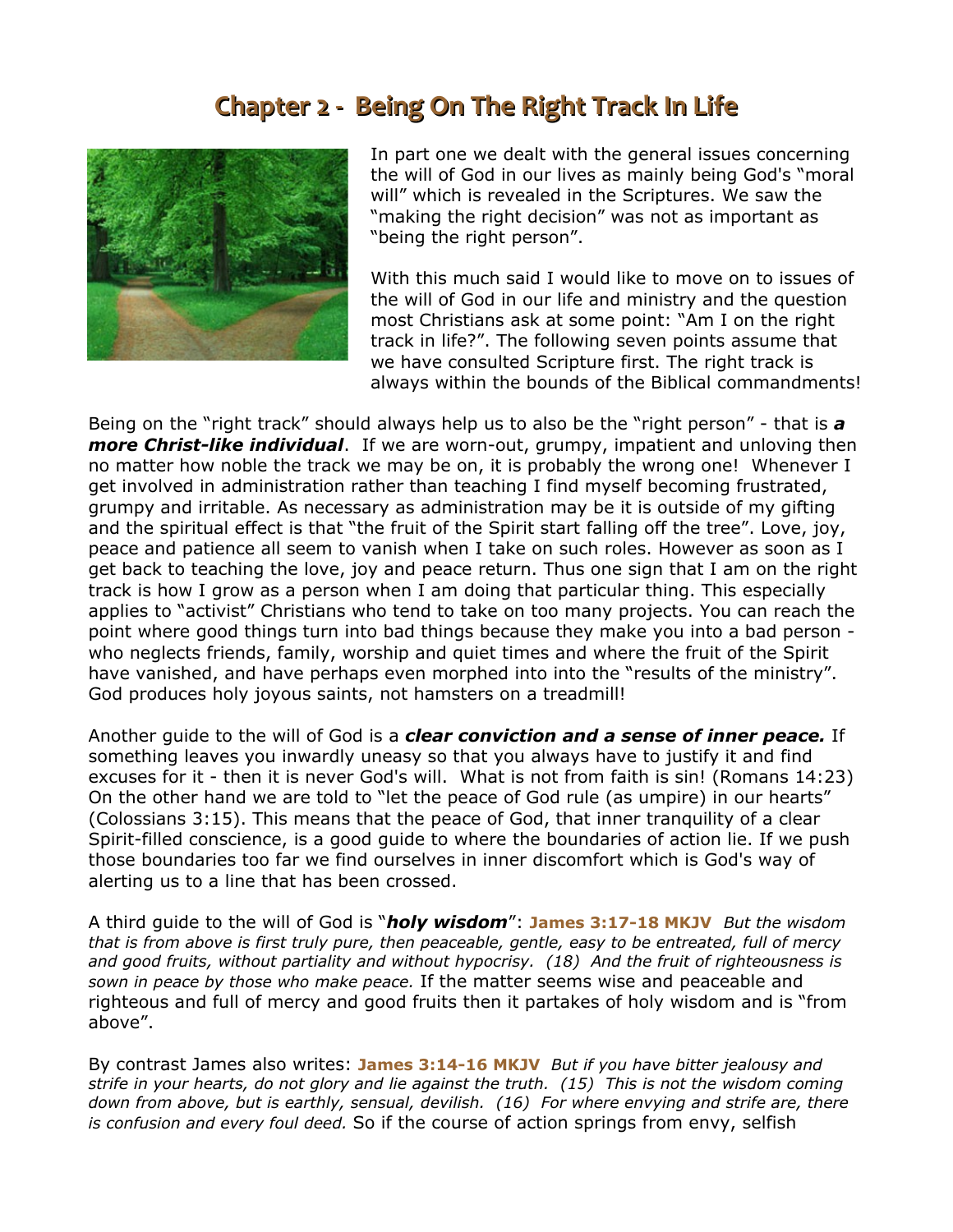ambition, strife, carnality, divisiveness, then it is "from below". This can easily sneak in disguised as a "business mentality" and completely ruin the ministry.

A fourth guide to the will of God is *godly outcomes*, otherwise known as "good fruits". Do you see people saved when you do X? Is the body of Christ built up and edified? Are churches planted, people discipled and Christ proclaimed? Or on a more secular level – is a good worthy service provided? Are people helped? Is it constructive, good and helpful? This is why we have to think about our careers so carefully. Could you justify selling lottery tickets? Does that lead to godly outcomes?

The will of God for our life often contains a *consistent thread or pattern, )*which is our fifth point). I would be very surprised if God called me to be a stockbroker because so far He has always led me into a very simple and non-commercial lifestyle of consecration to the ministry. That is a consistent pattern for me over the last 26 years or so. God has a design for me which is "Franciscan", simple, non-materialistic, joyous and kind. I need to be able to practice kindness and tough commercial decisions are simply "not me". I am simply called to pray, think, write and teach. That is God's historical pattern for me. Yours may well be different. But by now you may have a sense of how God normally deals with you, and His will is normally found within that life-calling.

Point six is that *God's will is always freeing, and full of liberty and grace*. It is Satan who compels, hassles, hurries and nags. The cross takes away our guilt and what God has taken away He does not bring back! As the reformer Martin Luther once said "Hurry is not "of the Devil", it IS the Devil!". God does not manipulate, berate or intimidate us into anything. In fact He has called us to peace. If the only reason you are doing something is because you feel guilty, hassled or manipulated – then reconsider it immediately!

Lastly, point number seven is that *God's will always builds community*. God's will always leads to a deepening of love and fellowship because the central commandments of the Christian faith revolve around fellowship with God and man. If a building program starts tearing a church apart, then it needs be slowed down or even stopped. Or if a grand missionary venture just ends up hurting all the missionaries involved then it needs to be revised or abandoned.

Proud, exclusive, competitive, isolating, divisive, angry or demanding behavior is never the will of God. These things tear apart the fabric of love and relationship that is at the heart of Christian fellowship and the grace of God. The end never justifies the means. We cannot say "this project is just so necessary that I don't care if everyone gets hurt in the process".

The question "Is this going to deepen my relationships with God and with others" is a vital one. No mortgage is worth the taking of a second job if the time commitment also means that there will be no time with God, family or church. No one on their deathbed ever says "I wish I had put in more time at the office!" But many regret not spending more time with their children or with the Lord.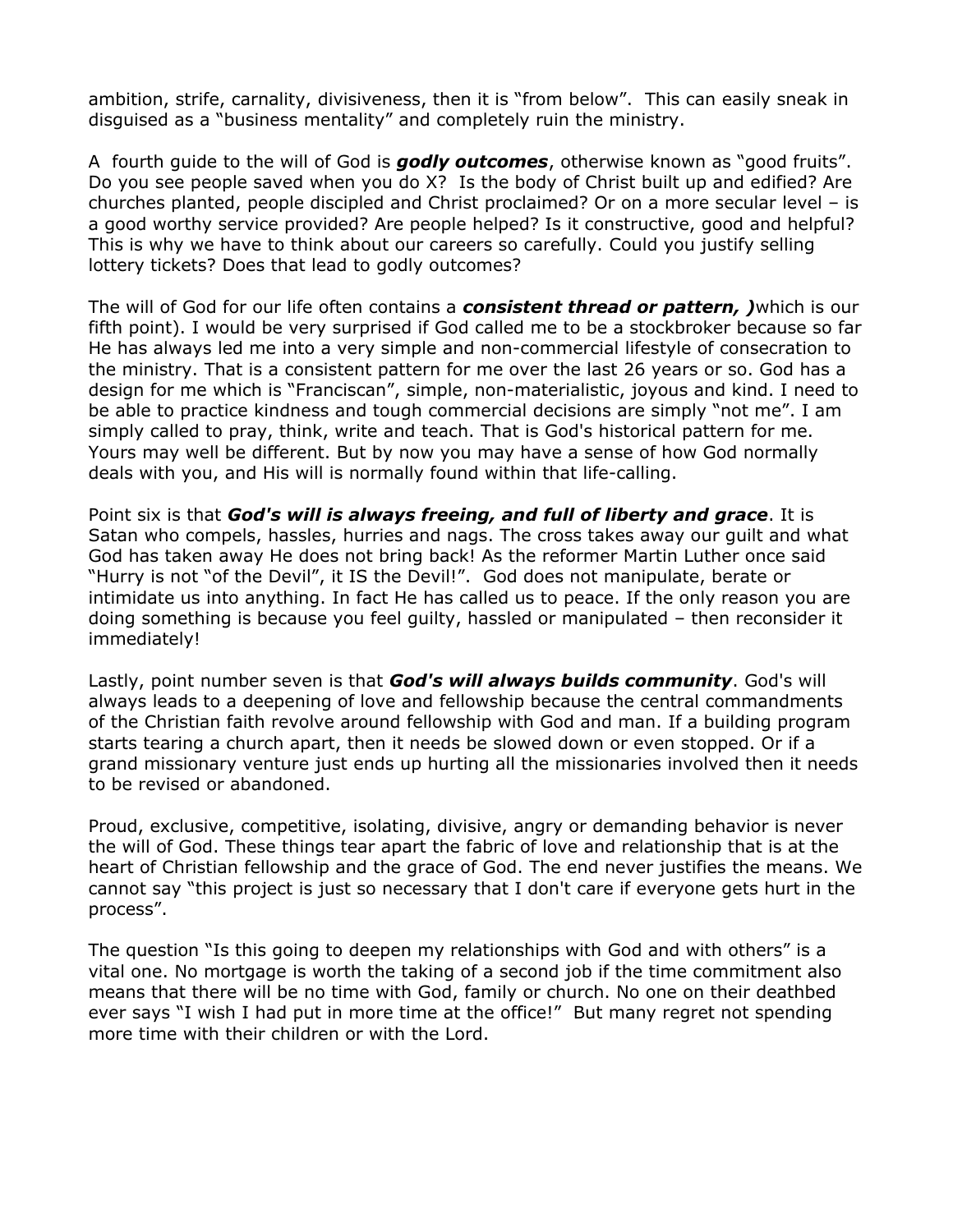# **Chapter Chapter 3 – Direct Guidance Guidance From God**



In the first two parts of this series we looked at general issues surrounding the will of God such as conformity to Scripture and the outcomes of the decision for our sanctification. With that theological and pastoral groundwork established I would like to now examine direct means of guidance from God. The seven means of direct guidance from God I would like to look at in this study are:

- 1. Casting lots
- 2. Dreams and visions
- 3. Inner impressions and intuitions
- 4. Angels
- 5. The voice of the Holy Spirit
- 6. Illumination of a matter by God / Divine insight / Revelation
- 7. Prophecy

I will not include "circumstances" because I do not see that used as a positive, godly method of guidance in the New Testament.

**Casting lots** – was used by the 120 (in Acts 1) to replace Judas with Matthias, and is never used after that in the NT, the implication being that since Pentecost, guidance by the Holy Spirit has superseded this method.

**Dreams and Visions:** Peter's speech on the day of Pentecost quoted Joel's prophecy that "your old men would dream dreams and your young men would see visions". Dreams and visions appear at critical junctures such as Peter going to the house of Cornelius and Paul going to Macedonia. Many Muslims are coming to Christ through such dreams and visions today.

**Inner Impressions and Intuitions:** The Holy Spirit is our main spiritual instructor (John  $14:26$ ,  $1$  Corinthians  $2:9-16$ ,  $1$  John  $2:20,27$ ) and teaches us in the "inner man" and this often comes across to us as impressions and intuitions from God. A bible verse may "speak to us" and we are thus intuitively aware of God's communication.

**Angels:** In the NT angels are everywhere – with Joseph, Peter, Paul and John. The entire book of Revelation is a tour of the future by the angel of the Lord (see the last chapter where he refuses worship). They lead Peter to Cornelius, advise Paul aboard a sinking ship and help Phillip find the Ethiopian eunuch.

**The Voice Of The Holy Spirit:** The phrase "the Holy Spirit said" and its equivalents appear often in the book of Acts (Acts 8:29, 10:19, 11:12, 13:2-4, 15:28, 16:6,7; 20:23, 21:11) indicating that verbal, propositional guidance, beyond mere impressions (such as "Set apart for Me, Saul and Barnabas for the work to which I have called them") was received directly from the Third Person of the Trinity and was part of the spiritual dynamic of the early church.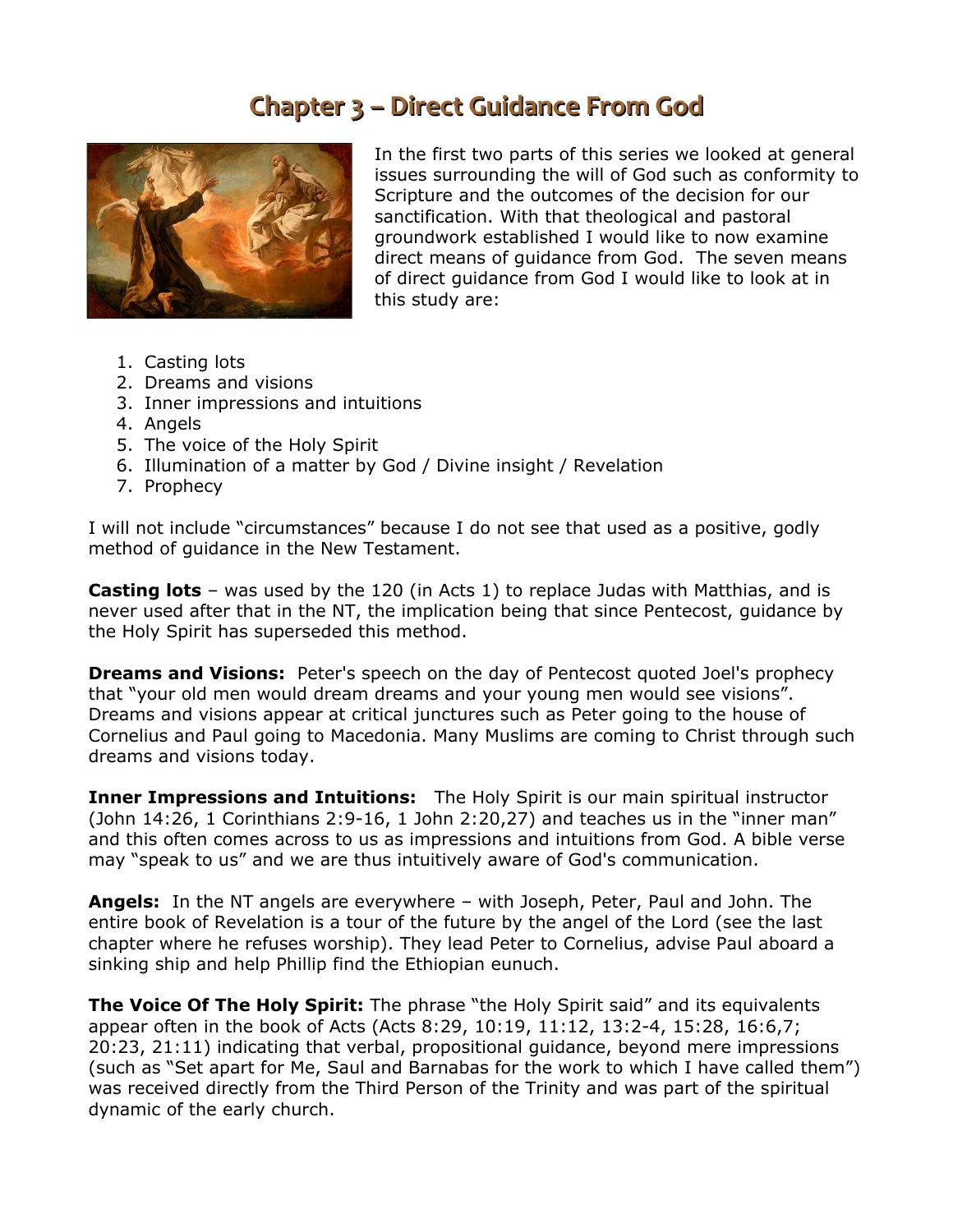**Illumination Of A Matter By God:** This is when God gives us a "spirit of wisdom and revelation in the knowledge of Him" (Ephesians 1:17) so that we understand those things that "eye has not seen, nor ear heard, not have entered into the heart of man...but God has revealed them to us by His Spirit" (1 Corinthians 2:9,10).

**Prophecy:** Prophets such as Agabus predicted famines, and the imprisonment of Paul if he went to Jerusalem Acts 11:28, 21:10). The also operated at a congregational level for encouragement and exhortation and edification (1 Corinthians 14) and some were in church leadership in Antioch (Acts 13:1-4).

Now the problems with these seven methods is that they can "go badly wrong" and many heretics and evil men have claimed to be prophets or to have dreams and visions! This has turned many people off. Now if you maintain that you have "heard from God" people are suspicious! The Thessalonians even got so wary of revelation that Paul had to tell them not to despise prophecy and thus 'quench the Spirit' (1 Thessalonians 5:19,20) . That is why I have laid the ground work of Scripture and sanctification before getting down to specific methods of hearing from God. The rebel will attract the false prophet while the saint will hear from the Lord!

We are now part of a New Covenant where the laws are not on stone tablets, or even in ink, but are written on human hearts through the Holy Spirit. In this new reality we can expect to hear from our spiritual instructor the Holy Spirit who will "teach us all things" (1 John2:20,27) so that we even "have no need of a teacher" (as an intermediary between us and God).

We are meant to hear directly from God, each of us, without the need of a "priest". God's language to us in a dream, vision or prophecy may seem strange at first but we need to accept it, write it down, then test it against Scripture. God even encourages such testing (1 John 4:1-4). No true leading of God will take us into sin!

Guidance sometimes came after worship, prayer and fasting (Acts 10:30, 13:2,3; 14:23) and indicate that some preparation is often needed. We need to get quiet before the Lord and listen for His will in an atmosphere of praise and thankfulness.

Much of the guidance in Acts was received "in community", in small groups praying and worshiping together. Thus one elder would balance out another and wisdom would flow out of the spiritual unity and harmony of believers gathered together. Guidance can be corporate as well as individual. We do not find guidance "by committee" however, or by the numbers or by the financial situation or by a majority vote (say on the admission of the Gentiles). There is always a searching for the voice of God on a matter, rather than for the ideas and ways of men.

God speaks, and if we really believe that God loves us, we should expect Him to talk to us directly.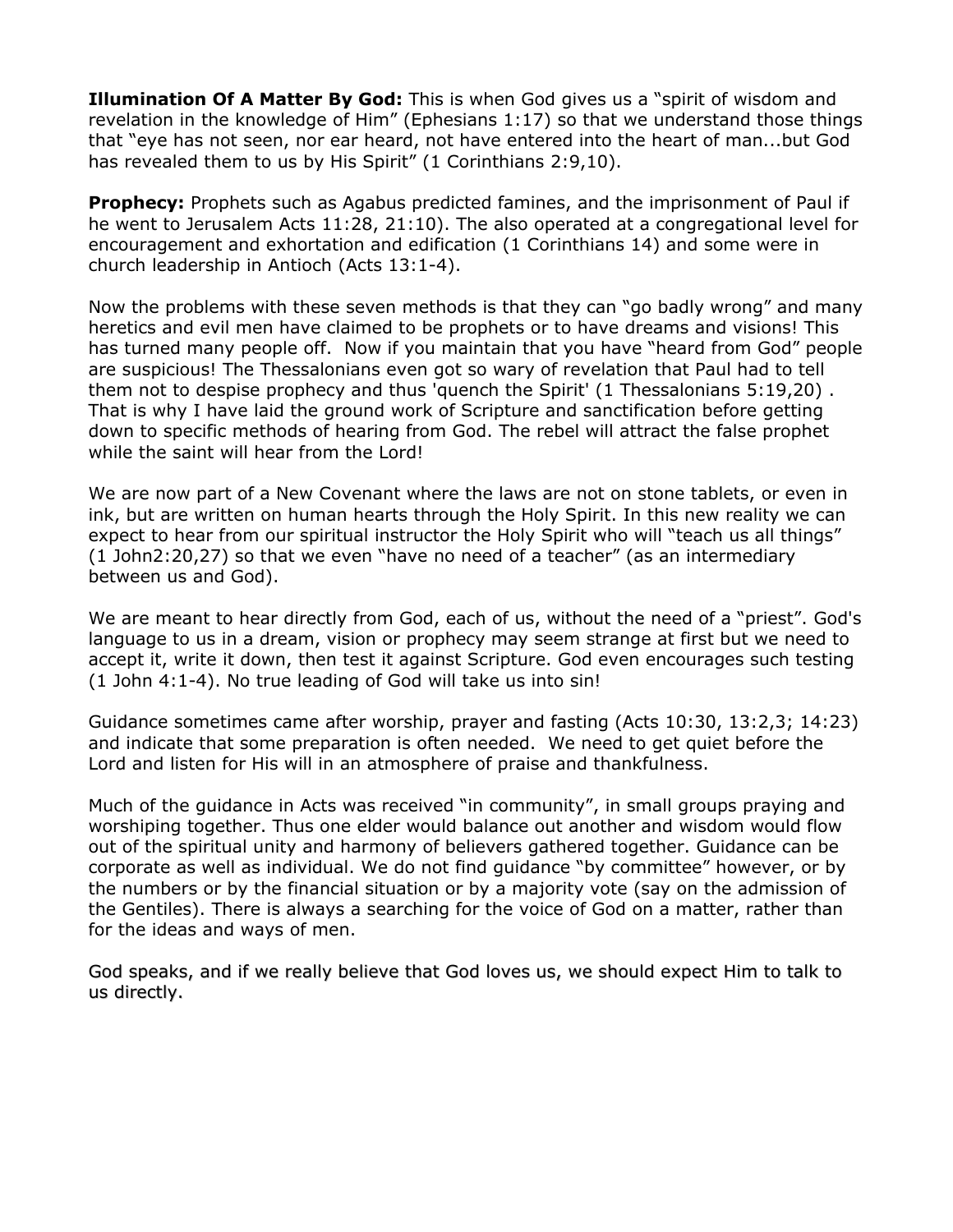# **Part 4 - Recognizing The Will Of God**



This study will focus on the question: *How do we recognize the will of God when it is revealed to us?* 

Page 44 of the current (March 2007) issue of Christianity Today has an article by an anonymous theology professor that shares his surprise at God speaking to him personally (about helping to sponsor a student's studies). The professor noticed a promising young man "X" who wanted to study music ministry at the expensive Christian college the professor taught at. The professor then prays to God asking that he might be able to help the student. God gives

the professor a great book idea and helps him write the book in two weeks flat and secures an advance ten times larger than normal. The professor wants to spend the money on a new roof for his house but God turns up and says "that's my money and I want you to use it to sponsor X". The professor struggles and God promises the roof would be taken care of. The professor's wife says "that God, the roof can wait". The money helps with the tuition, others also provide, unusual arrangements are made and X gets to study at the college. X is also mightily encouraged at how God has provided for him and the professor is shaken to his boots by the Lord.

Now this is "obviously God" at work overcoming human reluctance, teaching, encouraging, providing and the outcome is someone being prepared for the Lord's service who would not get the same education otherwise.

The professor was surprised to hear God speak to him personally. He thought he was having a "brain fit" but realized he wasn't because he was so reluctant to spend the money. This was "not his brain" doing the thinking – it was Jesus' brain! It was Christ within him popping up and saying something.

So one sign that it might be God's will is if it opposes the flesh, the ego and the desire for fame, comfort and self-promotion.

**Galatians 5:16-18 MKJV** *I say, then, Walk in the Spirit and you shall not fulfill the lusts of the flesh. (17) For the flesh lusts against the Spirit, and the Spirit against the flesh. And these are contrary to one another; lest whatever you may will, these things you do. (18) But if you are led by the Spirit, you are not under law.*

When you walk in the Spirit you are NOT satisfying the lusts of the flesh! God's will is not materialistic, fleshly or selfishly ambitious. I have never heard the Lord say to me "John make it your ambition to have an 84 inch flat panel plasma TV". God is not into "toys for the boys" or the fulfillment of carnal and sensual appetites.

But what about a new roof? Surely you need a roof that does not leak? The roof was not a wrong thing, but it was a lower priority. When God speaks He frequently rearranges my priorities from material to spiritual. My concern might be funding for my ministry but God's concern might be how anxious I am getting over it, or a project I should be working on instead of worrying about funding which God will supply in His time.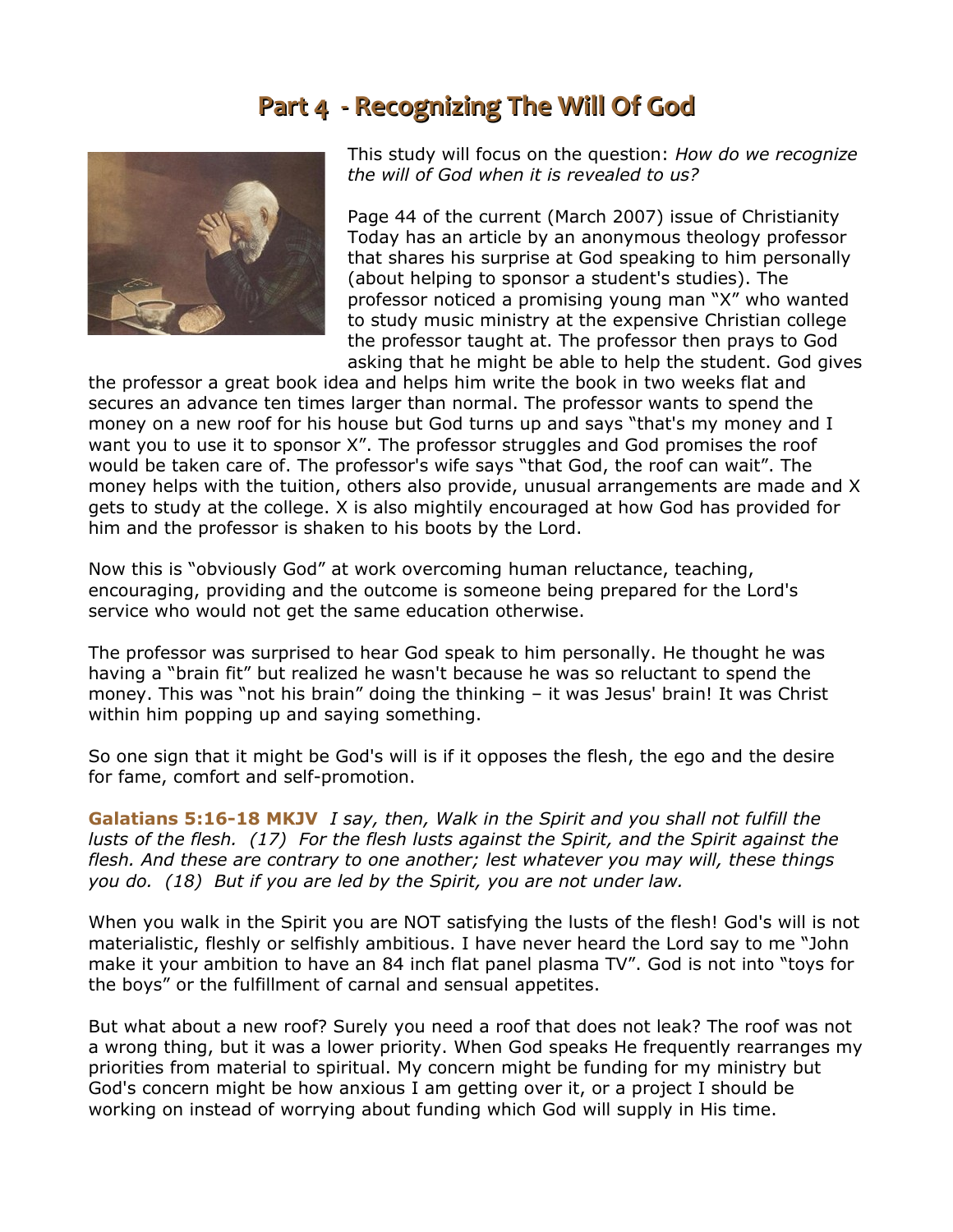Ok if you hear a voice in your head that tells you to do something weird like "go and stand on your head in the middle of the freeway" - should you obey it just because it is the opposite of what you would normally do? No way! Everything has to be tested by Scripture, sanctification and fruitfulness first! That said, sometimes God's will is not what we first want to do. God is often trying to lead us to a higher level of Christian living and sometimes we are determined to live at our normal comfortable level instead!

Another aspect of God's will is that it often forms a surprising story that outwardly may look "normal" but inwardly is full of transformations. There are thousands of seminary students who get unusual provisions for college fees. But this particular provision truly shook this professor, his wife, the young student and the readers of Christianity Today to which the professor is a contributing editor. It was a small intervention with big consequences. I will tell a story from my own experience...

In 1988 I was working for a youth organization and part of my job was youth camping. Just as I was packing for a particular Surf Camp I heard the Lord say quite clearly "pack that black jumper" (In Australia we call sweaters "jumpers"). It was on old stretched, thin awful looking thing but I packed it anyway. It was a cool evening on the first night of camp so I wore it. Immediately I was latched onto by a group of five rather rowdy young girls from a particular school who were the "camp rebels". Black was "in" that year. The girls put gel in my hair, spiked it into a mohawk and adopted me as their leader. To cut a long story short all five came to Christ before the week long camp was over and a bible study group was started in that school as a result!`Obeying God and wearing an old black sweater was they key to seeing five young people saved. Again it was a surprising story that outwardly seemed normal but inwardly was full of transformations. (By the way part of having these experiences is expecting them in the first place.)

This sort of leads to my next point – God's will is often part of an ongoing spiritual adventure of some sort. The professor's book idea, leads to the tuition help, which leads to a young men entering the ministry. The black sweater leads into the stories of five girls getting saved, which leads to a high school bible study and so on and so forth. Or Phillip meets the Ethiopian eunuch, who goes down and converts Ethiopia. We tend to think of God's will as "which car should I buy" which is probably a spiritual non-event that leads nowhere. God's will is not so much about us making a "right choice" and getting a tick on our heavenly score-sheet as it is about connecting human stories for the glory of God.

Finally for today - God's will tends to be humble, meek, hidden, quiet, peaceful, "mustard-seed", and "of the Kingdom". It is not about us being successful or famous but is about God getting the glory for changed lives. The apostles were not full of jealousy and ambition and set on being mega-stars, in fact they were "exhibited last of all as men condemned to death". James tells us that God's will partakes of this quietness of godly wisdom:

**James 3:13-18 MKJV** *Who is wise and knowing among you? Let him show his works by his good conduct with meekness of wisdom. (14) But if you have bitter jealousy and strife in your hearts, do not glory and lie against the truth. (15) This is not the wisdom coming down from above, but is earthly, sensual, devilish. (16) For where envying and strife are, there is confusion and every foul deed. (17) But the wisdom that is from above is first truly pure, then peaceable, gentle, easy to be entreated, full of mercy and good fruits, without partiality and without hypocrisy. (18) And the fruit of righteousness is sown in peace by those who make peace.*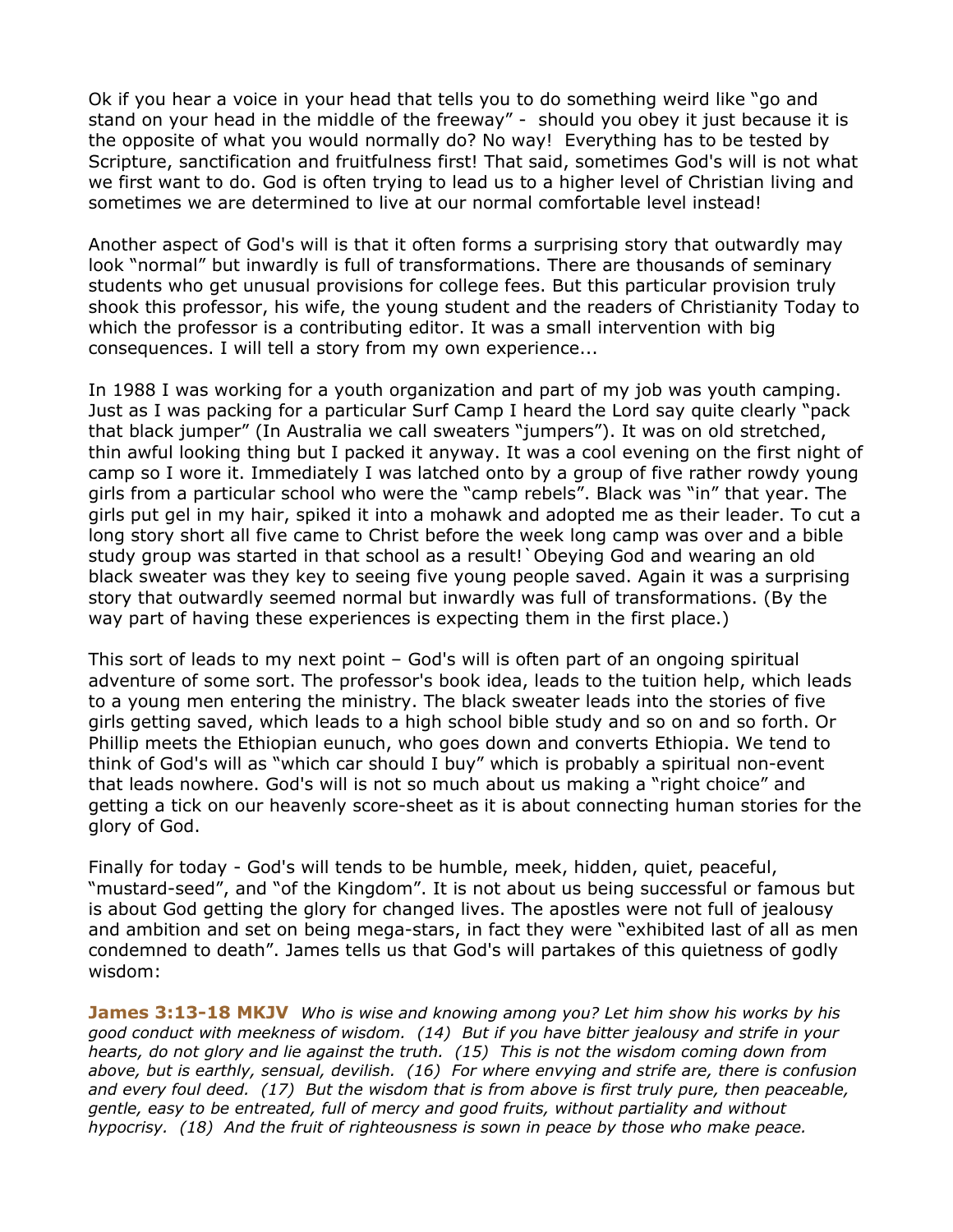# **Part 5 – Errors in Guidance**



Today I will examine the issue of "guidance gone wrong". This is a huge issue that stops many people from seeking the will of God at all and makes others skeptical of all but the most certain forms of guidance. This is partly due to what I call a Plan A / Plan B view of how God works in our lives. According to this view God has a "perfect plan A" for our lives, but if we "miss His will" at some point we end up with the "lesser plan B" and wander in the wilderness like Israel did for 40 years and die in the desert (or some other implied threat of a ruined destiny).

Let me blunt – this Plan A / Plan B view is completely unbiblical. God does not give the Devil that much power to ruin our lives! The problem with the Israelites was not "missing God's guidance" but rebelling against it when it was as plain as day! It was not a mistake in direction – it was persistent unbelief and defiant sin!

Mistakes are sometimes made in seeking God's guidance but God has a way of getting us back on track. God is able to draw straight lines with bent sticks and God can work all things together for good even when we really make a right royal mess of things!

First of all let's look at some of the reasons people make a poor decision even after seeking God's will for their lives:

- 1. *They have a strong compelling inner need that overrides everything else:* e.g. Paul deciding to go to Jerusalem to deliver his gift to the Hebrews despite all the warnings. It seems Paul had a strong need for affirmation from his fellow Jews that blinded him to God's guidance and cost him two years in jail. Other people have such a strong need to be married they ignore sound advice and suffer.
- *2. Finances / Love of money:* (1 Timothy 6:6-10) by wanting to get rich they wander away from the faith and pierce themselves with many a pang – Judas, Annanias & Sapphira and Demas seem to fall into this category.
- 3. *Lack of trust in God:* God seems to slow or to unsure so they "go down to Egypt" and "rely on chariots and on men". The Jews left in Israel by the Babylonians decided to go to Egypt and Jeremiah warned them it was a terrible mistake and that they would die there. (Jeremiah 42:1-22)
- *4. Spiritual / emotional damage:* High levels of spiritual or emotional pain can cause people to be very erratic in their judgment, particularly after a divorce or other painful rejection.
- *5. Being overly zealous for an idea, project, principle or ambition:* We can make "idols" out of our ideas, projects, principles or ambitions. The ideal can so overwhelm the real that people ignore warning signs and make foolish commitments that they would not otherwise make. They are too taken up with the idea and its inner logic to be sensitive to God's voice of wisdom.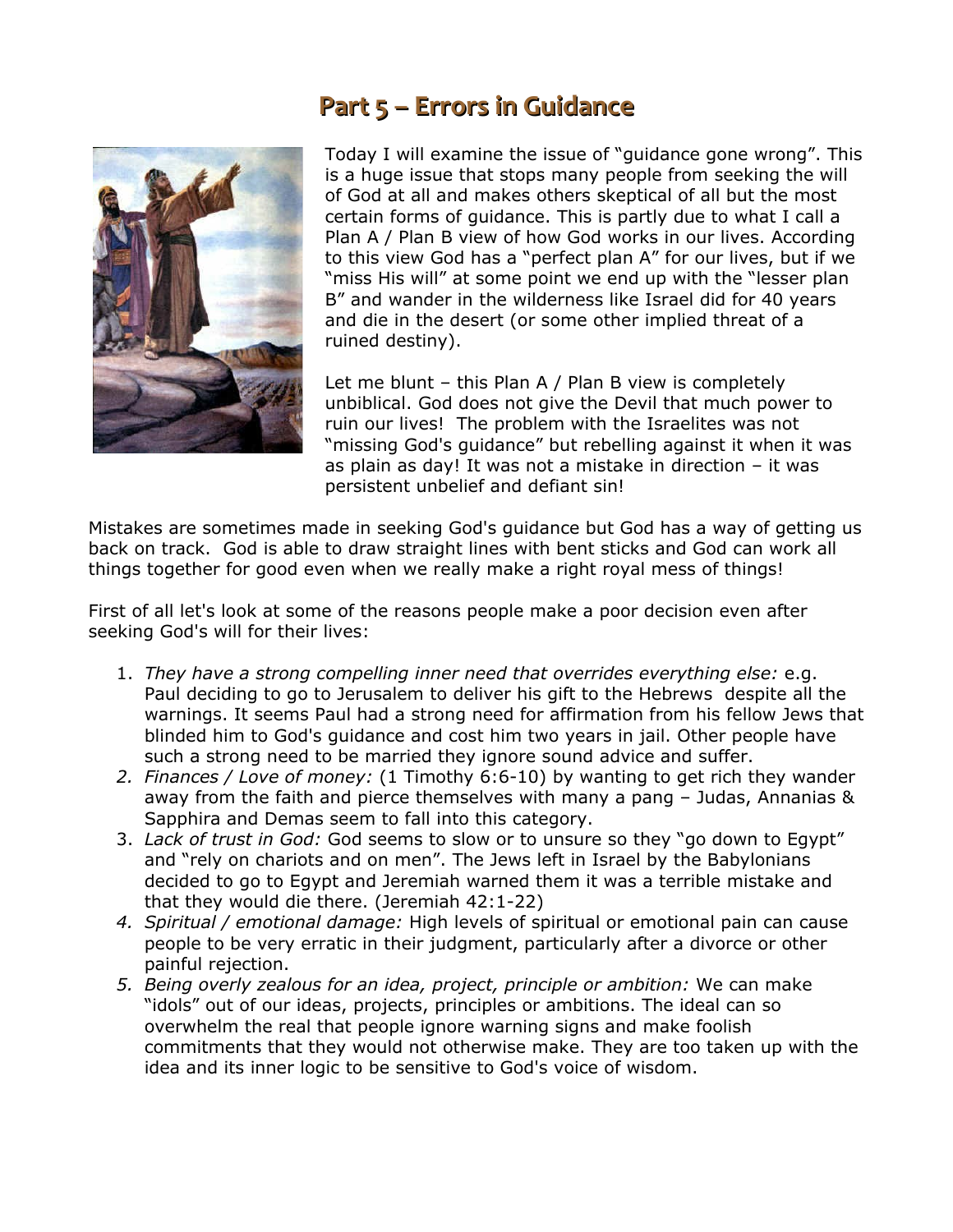- 6. *Expecting spiritual guidance when it is just a matter of common sense.* I know a woman who wrecked her car's engine because she waited four months to "get a sign" about which auto mechanic she should take it to. God also expects us to use the brain which He has given to us.
- 7. *Extreme distrust of the supernatural:* There are some folk who, if God appeared in a dream and told them something very important would put it down to "the pizza I ate last night". They discount anything that cannot be scientifically validated and distrust even their own sense of spiritual authenticity ("the ring of truth"). The Bible calls this "quenching the Spirit".
- 8. *Expecting total guidance*: In other words when they ask "what should I do Lord" they want the twenty year plan in an Excel spreadsheet, broken down into fifteen minute increments with a guaranteed happy ending. God's guidance is often much more immediate and short-term e.g. "Go up and join that chariot". God guides each one step at a time like the Israelites following the cloudy pillar one day at a time.
- 9. *They have their own agenda*: Some people have a definite life plan in mind such as: go to college, land a good job, find an attractive wife, get married, have kids, make a huge amount of money, become a bible study leader, retire in comfort. This can be "non-negotiable" for many people. In such cases they are effectively deaf to the will of God.
- 10. *Impulsiveness*: Some folk just suddenly "jump off the tracks" when they are suddenly and strongly moved by lust or anger. This seems to have been both Peter's and King David's weak point.
- 11. *Logic*: Some people expect God to think the way they think and to be calm, rational, logical and respectable. They are unprepared for guidance that takes them outside of that which is usual and normal – such as a prophetic vision.
- 12. *Stubbornness*: The Jews of Jesus' day were "stiff-necked and stubborn" despite and abundance of miracles. They simply would not believe that Jesus was the Messiah.

This really just touches the tip of a very large iceberg. Basically we are frequently not as willing to do God's will as we would like to think we are. We have hidden conditions (on our obedience) that pop up about five minutes after the spiritual feelings have evaporated. God can tell us to do anything except if: it is difficult, involves learning a language or eating weird food, has any suffering or financial hardship associated with it, means I will remain single, and so on and so forth.

What should we do "the morning after" the dumb decision when we have messed everything up? Is someone who has married an unbeliever forever doomed to spiritual mediocrity? Not necessarily ( and the answer in that particular situation is not necessarily divorce). You get back into fellowship with God by confessing your mistake and you work it out day by day from that point forward. Leave it to God to straighten out the lines. Do not give in to the Accuser and believe that it is "all over". Believe in redemption, forgiveness and grace and be simply obedient as best you can each day thereafter.

David, Peter, Moses and Paul all made catastrophic errors at some point from which they later recovered. God will not let your life be totally derailed unless you give in to your mistake. Faith in grace is the best way forward because we have a God who works all things together for good for those who love Him (Romans 8:28).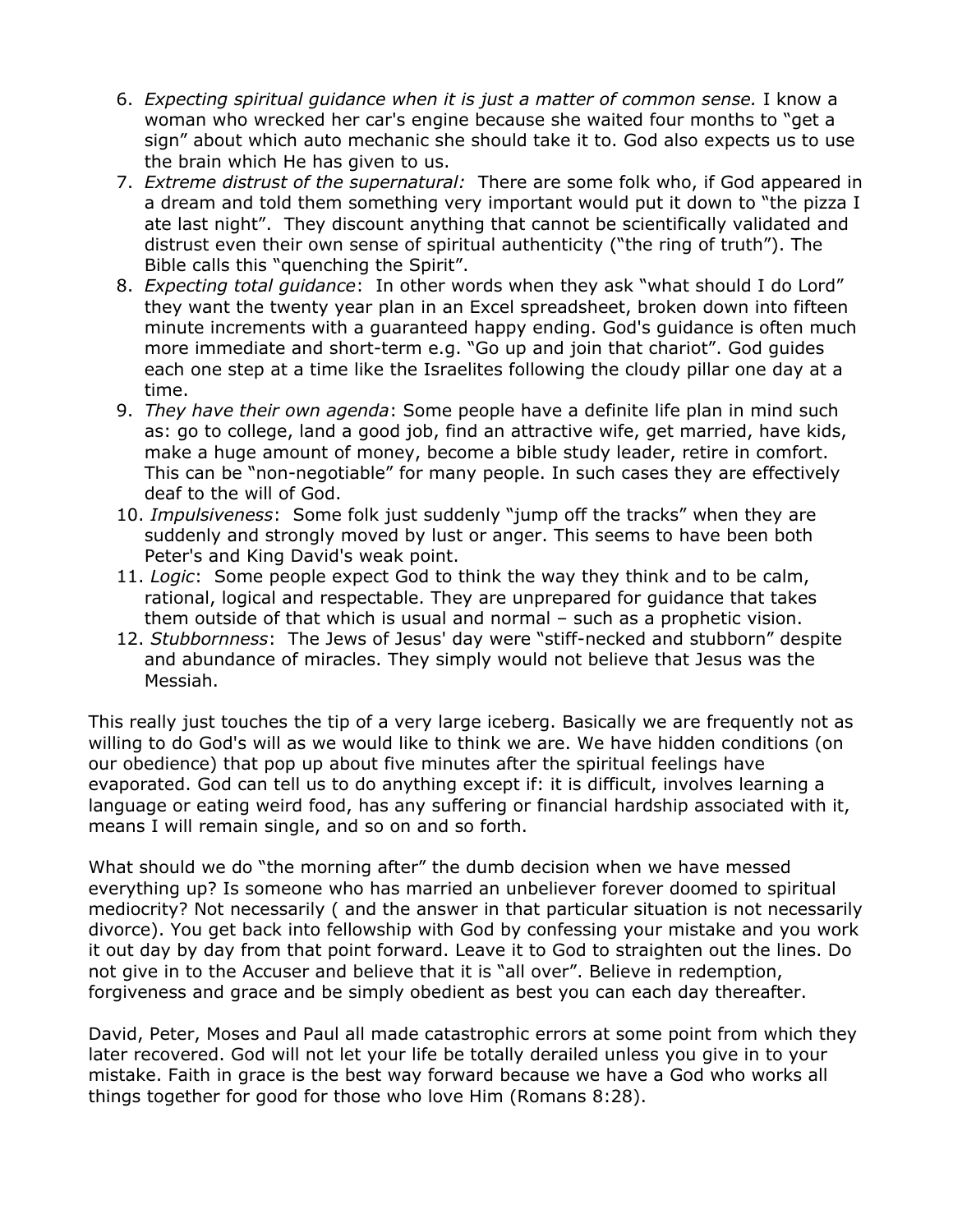# **Chapter 6 – How To Avoid Making A Serious Mistake**



In this study I will continue the topic of "mistakes in guidance" with 40 principles on how to avoid them:

- 1. Pray for wisdom from God and for the filling of the Holy Spirit (James 1:5-8)
- 2. Surround yourself with good, wise people who can advise you well and then listen to them.
- 3. Become aware of your strong desires and their influence over your thinking.
- 4. Write down your decision and the reasons for it, then put

it away for 24 hrs and come back to it and check it.

- 5. Don't give in to impulsiveness. Tell yourself "there is no rush".
- 6. Hand the matter entirely over to the Lord and to His sovereign will.
- 7. Wait until your spirit is calm and your mind is clear
- 8. Check with Scripture first, make daily bible study part of your life
- 9. Ask "What would Jesus do?" and look for godly examples in that area.
- 10. Make noble plans (Isaiah 32:8), that a saintly or truly noble person would do.
- 11. Never violate your conscience
- 12. Never do something if financial gain is the only reason that you are doing it
- 13. The need is not the calling. Do not feel that you "have to" do something because of a great need somewhere in the world. It is easy to end up very burned out and fragmented in soul if you do this. You cannot meet all the world's needs and fight all of its battles.
- 14. If you receive supernatural guidance such as a dream of vision, write it down and check it with godly, positive, faith-filled (non-negative) people who will help you to discern its implications for your life.
- 15. Do not share supernatural guidance with ungodly, unbelieving,skeptical, legalistic or negative people or with those who may be jealous of it.
- 16. Never give into the feeling that "but I just have to", compulsion is from the Devil
- 17. When in doubt don't. At least check with someone else.
- 18. Trust your instincts when they tell you to "pause" and think it over.
- 19. Avoid manipulative people and high-pressure situations (even religious ones)
- 20. Write down all the alternatives that exist, eliminate the sinful ones, remove the foolish or unwise ones then pray over the rest.
- 21. Crunch the numbers and check the fine print before signing anything.
- 22. Stay in control. Maintain mastery. Do not let others control your decision-making. They may imply that you will be "nice" if you "just go along with them" but it is your life and your decision.
- 23. Have clear godly priorities and ask do I really have the time to do this?
- 24. Know the difference between character and personality and have a healthy distrust of "charming" people.
- 25. Know the difference between facts, opinions and projections.
- 26. Carefully look at all aspects strengths, weaknesses, opportunities and threats
- 27. Know the difference between inspiration and infatuation (with an idea)
- 28. Do not let pride and ego fashion the decision. Be prepared to be lowly and gentle.
- 29. If it seems rash and risky it probably is. Ask "who gains and how"?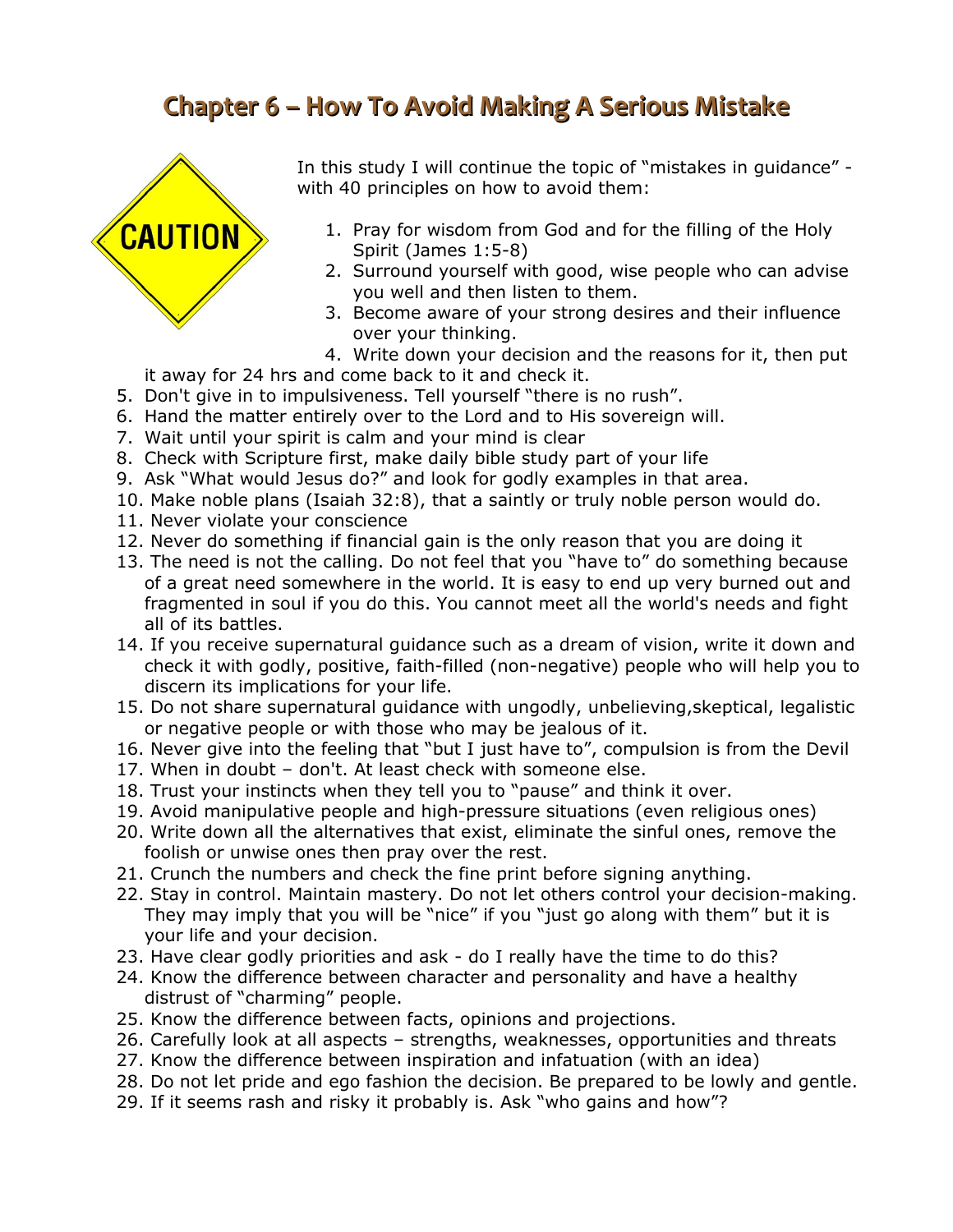- 30. Steer a steady course. Do not make major decisions without much prayer and consultation. Make the small "common-sense" decisions yourself and keep working on the main issue under God's guidance. "It is easier to steer a moving boat". For instance if you are seeking a job start by looking through advertisements and doing the footwork that you can do while praying for God to show you the job that He wants for you.
- 31. Follow love's leadings and do those things that build godly relationships.
- 32. Learn to distinguish the "voices in your head":

a) God's voice is loving, calm and authoritative, reassuring, humble, patient and wise and leaves a solid good feeling behind.

b) Your own voice tends to be skeptical, ambitious, anxious, impatient and needy, or is full of wild daydreams, romances and schemes for significance.

- c) The Devil's voice is hard, powerful, insistent and accusing, proud, compelling or sometimes "sweet", persuasive and tempting. "Must, should, have to...right now"
- 33. Never make a significant decision when you are feeling harassed or are stressed, tired or hungry (A bit like the old adage "Never shop on an empty stomach").
- 34. Revenge is always the wrong decision. Pause for 24 hrs before sending an angry email!
- 35. If you are always "rationalizing" the decision and manufacturing excuses why you have to do it then you are probably trying to do something that your "better self" knows is dubious or wrong and it is trying to warn you.
- 36. Be prepared to "let go" of a cherished plan, idea or tradition if God has something better for you.
- 37. Trends are not necessarily from the Holy Spirit. Do not be blown here and there by whatever is "the latest".
- 38. Ask not only for the plan or the decision but the also for the method and for the means of implementation – even down to the very words that you will use. A great idea can be ruined by a wrong method of putting it into practice. Look for God's Kingdom methods of blessing, fruitfulness and multiplication.
- 39. Leave the long-term outcomes to God. Rest in His leading and trust in His hand.

Keeping a spiritual journal where you write down your ideas, prayers, insights, thoughts and decisions can also be a big help. It can assist you in reflecting deeply on things as we tend to go 'around and around in circles' if we try to do all the thinking just in our own minds. For those who are so inclined "mind-mapping" and diagramming can be useful and I personally recommend FreeMind software (its free) for this express purpose.

[http://freemind.sourceforge.net/wiki/index.php/Main\\_Page](http://freemind.sourceforge.net/wiki/index.php/Main_Page) (you will need to have Java runtime as well)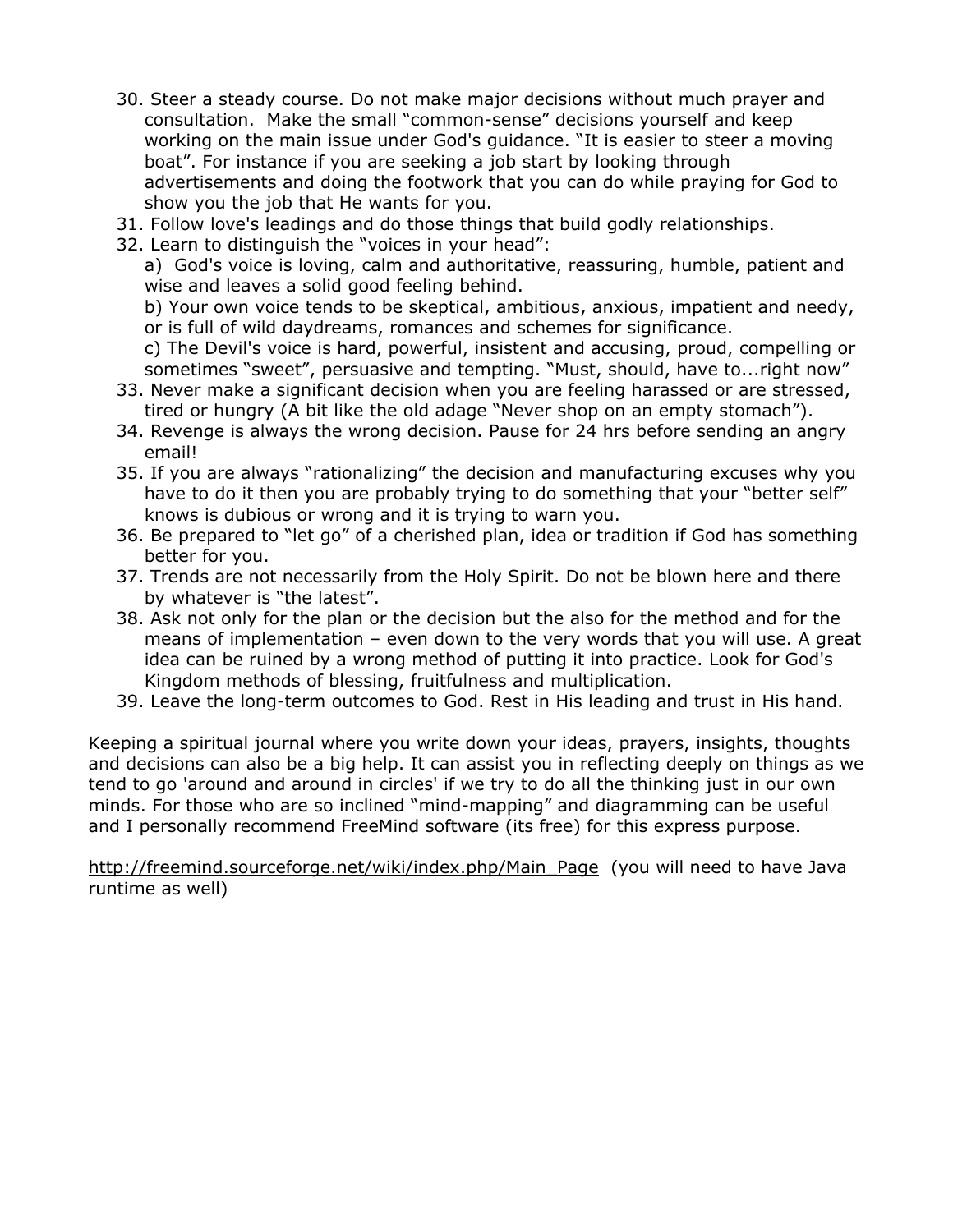#### **Chapter 7 - Supernatural Guidance**



In this bible study I want to look some more at the area of 'supernatural' aspects of the revealing of God's will. Earlier in study 3 we saw the following seven means of God's guidance were found in the New Testament:

- 1. Casting lots
- 2. Dreams and visions
- 3. Inner impressions and intuitions
- 4. Angels
- 5. The voice of the Holy Spirit
- 6. Illumination of a matter by God / Divine insight / Revelation
- 7. Prophecy

At that point I just defined them and noted them and said that it was possible to end up in error but not to be afraid. The next three studies looked at recognizing the will of God, why we mistakes in finding the will of God, and how to avoid making those mistakes. Now we have covered that ground we can go back to the "supernatural stuff".

The whole supernatural area has been a challenge for me. My Christian life started off with a great deal of very direct guidance from God in the forms of dreams, visions, callings and even direction as to who to witness to and so on. Then many of my friends and co-workers became enthusiastic proponents of a certain book on guidance by a Dr. F. The book aimed to combat legalistic extremes in the will of God and especially the idea of having an exact "dot" that you had to hit all the time, and other terrifying notions. This well-intended book emphasized God's sovereignty and our freedom to choose, both of which were good in their place. But it also scorned supernatural guidance, said it was rare and pretty much "only for apostles and super-Christians at key moments in history" and was especially scathing of "inner impressions". The emphasis was on using our godly wisdom within the constraints of God's moral will. Any such decision was "OK". My friends would argue day and night with me about this and they were sure my methods of "direct guidance" was wrong. This created doubt and spiritual confusion that lasted for many years.

Sure God is not going to condemn us for a decision made using godly wisdom within the parameters of the moral will of God as revealed in the commandments of Jesus Christ. And yes the "dot" theory is legalism and bondage, and yes we should use our common sense and God-given abilities and not worry about which shoe to put on first in the morning! That much of what Dr. F. says is right (as far as it goes) and it sure might be a help to those people who are caught up in hyper-legalism. But guidance is not just about "being right" or "not being wrong". It is also about being in the Spirit, in the dynamics of God's love and revelation and that involves the aspects I spoke of in study three – dreams, visions, prophecy, illumination of a matter by God, angels, inner impressions and intuitions and the direct voice of the Holy Spirit.

As we come out of bondage to legalism and the law (are we right or wrong) we are freed to "walk in the Spirit" and to move in these spiritual dimensions. These spiritual dimensions do not replace the freedom to reason, they work in tandem with the freedom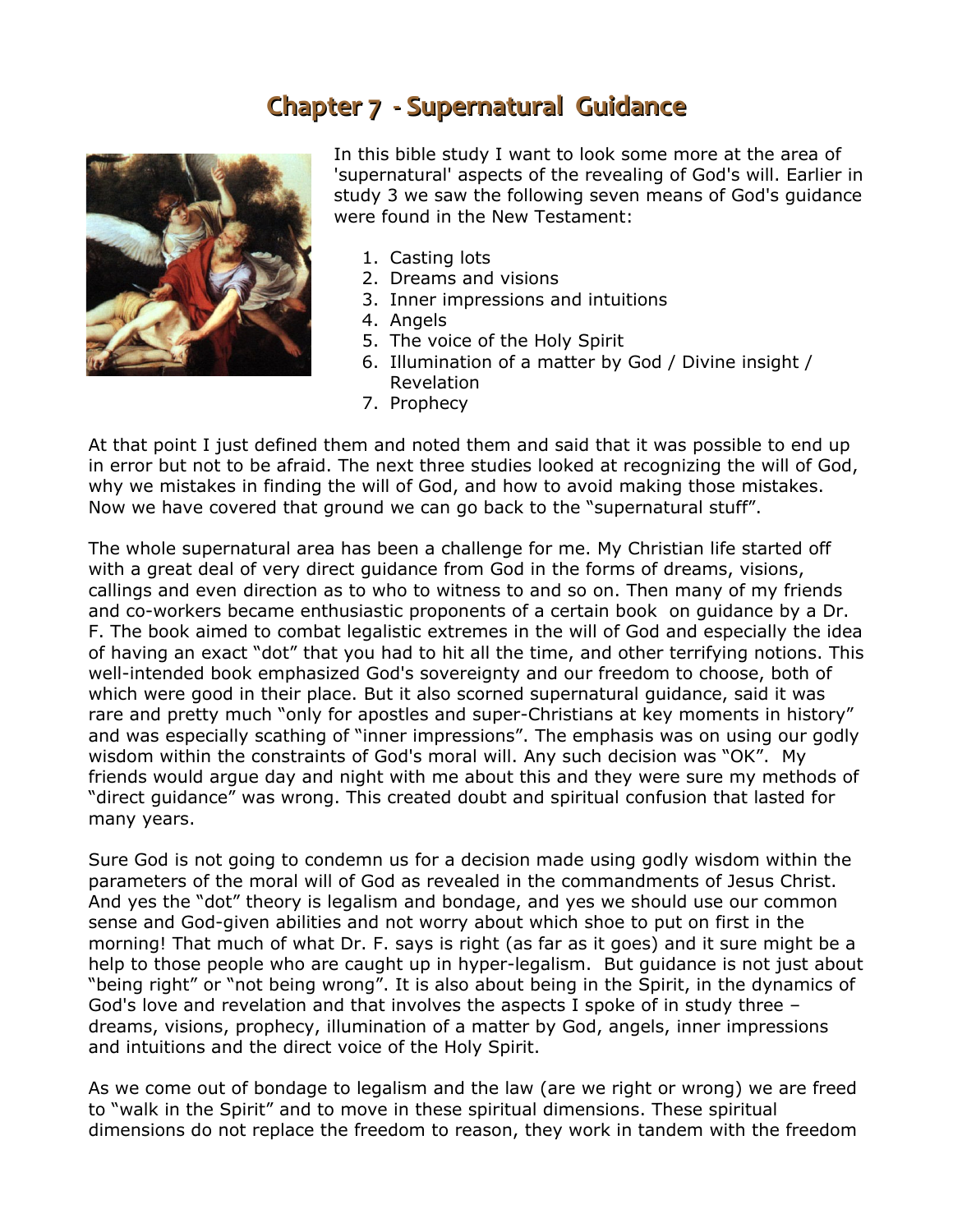to reason. So in Acts chapter eight when the Spirit tells Philip to go up and join the chariot Philip complies and he sees the Ethiopian eunuch reading Isaiah. Then Philip's brain clicks in as he recognizes the passage, asks some pertinent questions of the eunuch and then explains Christ from the Scriptures! We need our brains and our bible training if we are to do that sort of witnessing well. But we also need the Spirit to show us the divine opportunity!

Paul was smart but Paul was also Spirit-led. Paul could quote Greek philosophers, speak to government officials and organize training in the school of Tyrannus – but Paul also had dreams, visions and visits from angels. Reason and revelation go together. Reason often implements revelation. If God says "have a crusade in Smithsville" then reason works out many of the details – but always with an ear open for any extra cues from God.

God talks directly with His children and his household who we are (Ephesians 2:18,19), has written His laws on our hearts (Hebrews 10:16) and has brought us into an anointing (John 2:20,27) and into a New Covenant (Hebrews 8:10,11) where the old men shall dream dreams, the young men shall see visions and the menservants and maidservants shall prophesy Acts 2:17,18). That being so supernatural revelation is our birthright! We are still allowed to use our brains and can still make a decision without an angel telling us what to do, but we have an extra source of knowledge and revelation that we can call on by faith!

Faith plugs us into the supernatural. Faith enables us to receive from God – including receiving wisdom and revelation from the Holy Spirit that builds us up and edifies the Church. (This is not "revelation" as in writing another book of the Bible but the opening of our eyes to the things of God, and particularly to those things needed to glorify God in a particular ministry context).

Now supernatural guidance does not make you special. In fact Balaam's donkey saw an angel! (Numbers 22:23-27) Dreams and visions can puff some people up (Colossians 2:18) but that is not their purpose. They are there to edify you, guide you and show you the will of God. God probably will not show you the name of the anti-Christ or the date of the Second Coming or the fate of the Middle East – but He might just show you how to witness to your mother-in-law or where to plant a church.

When we make supernatural guidance compulsory for every decision in life we end up in the sort of unscriptural legalism that Dr. F. was trying to refute, but if we throw it out altogether we end up with practical unbelief, which is almost as bad and may even be worse. Reason alone, without the leading of the Holy Spirit, tends to give rise to bonedry institutions that just become cathedrals for religious egos to strut around in. On the other hand revival that scorns reason can end up in ineffective chaos, division and sometimes even in heresy.

The supernatural is super-rational not irrational. God never told anyone that two plus two equaled five. Logic, wisdom, reason and supernatural guidance are actually in perfect agreement! When Paul got the "Macedonian call" it was not irrational. Paul did not think that he was a poached egg or that the CIA was out to get him! Paul's rational mind was probably working on where to go next when God provided the answer by supernatural means. Dreams, visions and prophecy can give us answers that are inaccessible to us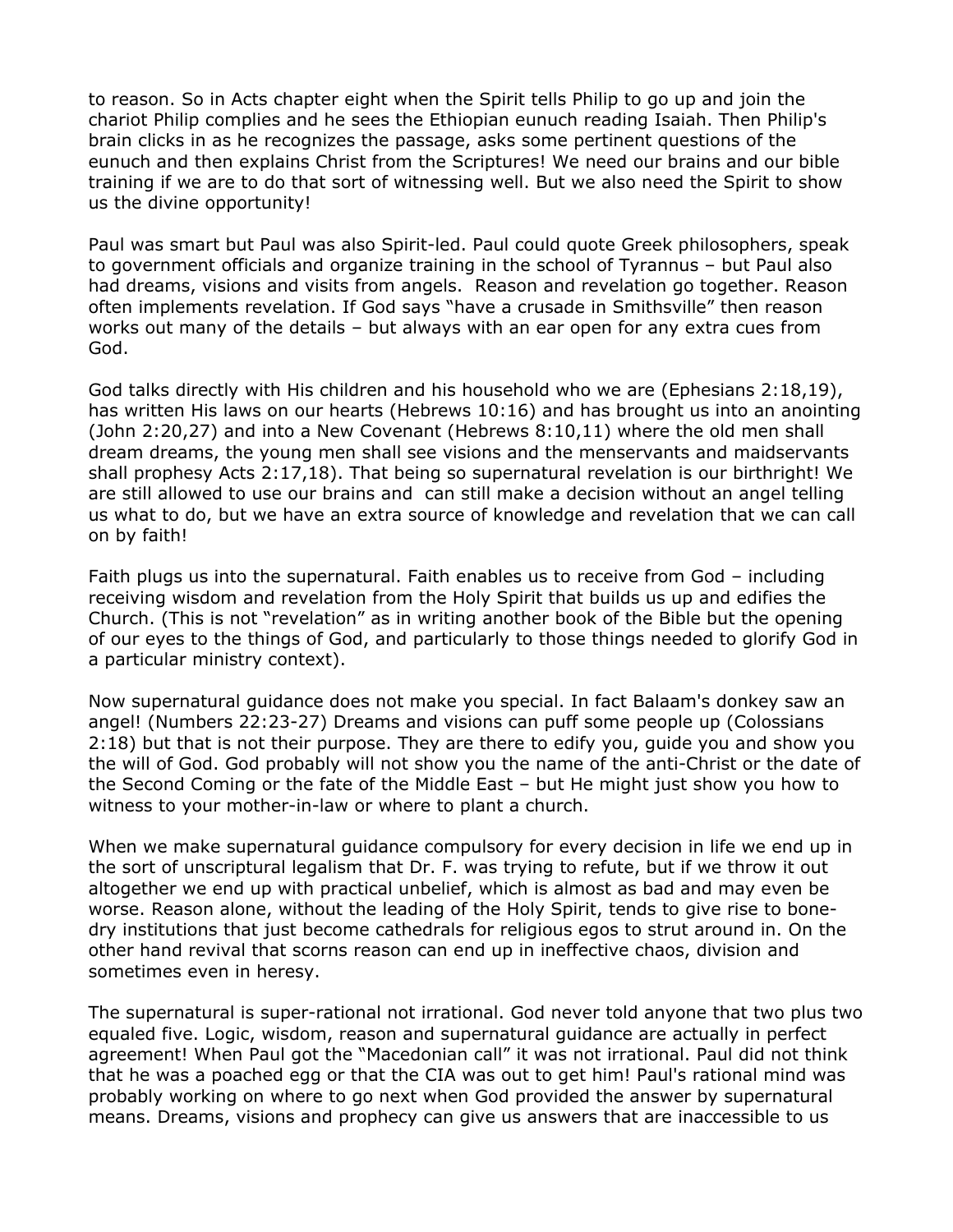through our five senses but which make perfect sense once we perceive them. If we keep Scripture, reason and supernatural revelation together as one whole (because God Himself is Scriptural, rational and supernatural) then we are very unlikely to end up in spiritual deception!

So how do we experience God's spiritual leadings? We can glean some clues from the New Testament:

- 1. By faith, expecting God to reveal His will to us when we ask (James 1:5-8)
- 2. Through prayer, sometimes with worship and fasting, always with thankfulness (Acts 13:1-4)
- 3. By doing things that require supernatural guidance (such as evangelism or missionary work) so that God "turns up" to help us. (Acts chapters 8 and 10)
- 4. By tapping into the inner leadings of the Holy Spirit (Galatians 5:16-18, Romans 8:4-6, 14-26)
- 5. Through the baptism in the Holy Spirit, tongues and prophecy. (Acts 2, 1 Corinthians 14)
- 6. Through other believers ministering in the Spirit (Acts 13:1,2 ; Acts 21:4,10,11)
- 7. Through the impartation of a spirit of wisdom and revelation (Isaiah 11:2, Ephesians 1:17,18; Colossians 1:9,101 Corinthians 2:9-16, 1John 2:20,27)

Yes there are "risks" but I have dealt with those risks in studies 5 & 6, and they must not stop you from seeking God. Fear of the Holy Spirit is demonic. Keep in the Word, maintain your freedom to think clearly and logically and also call on God for the leading of the Holy Spirit so that you might know all the mighty things that God has for your life. There is so much more to Christian ministry than business-like logic!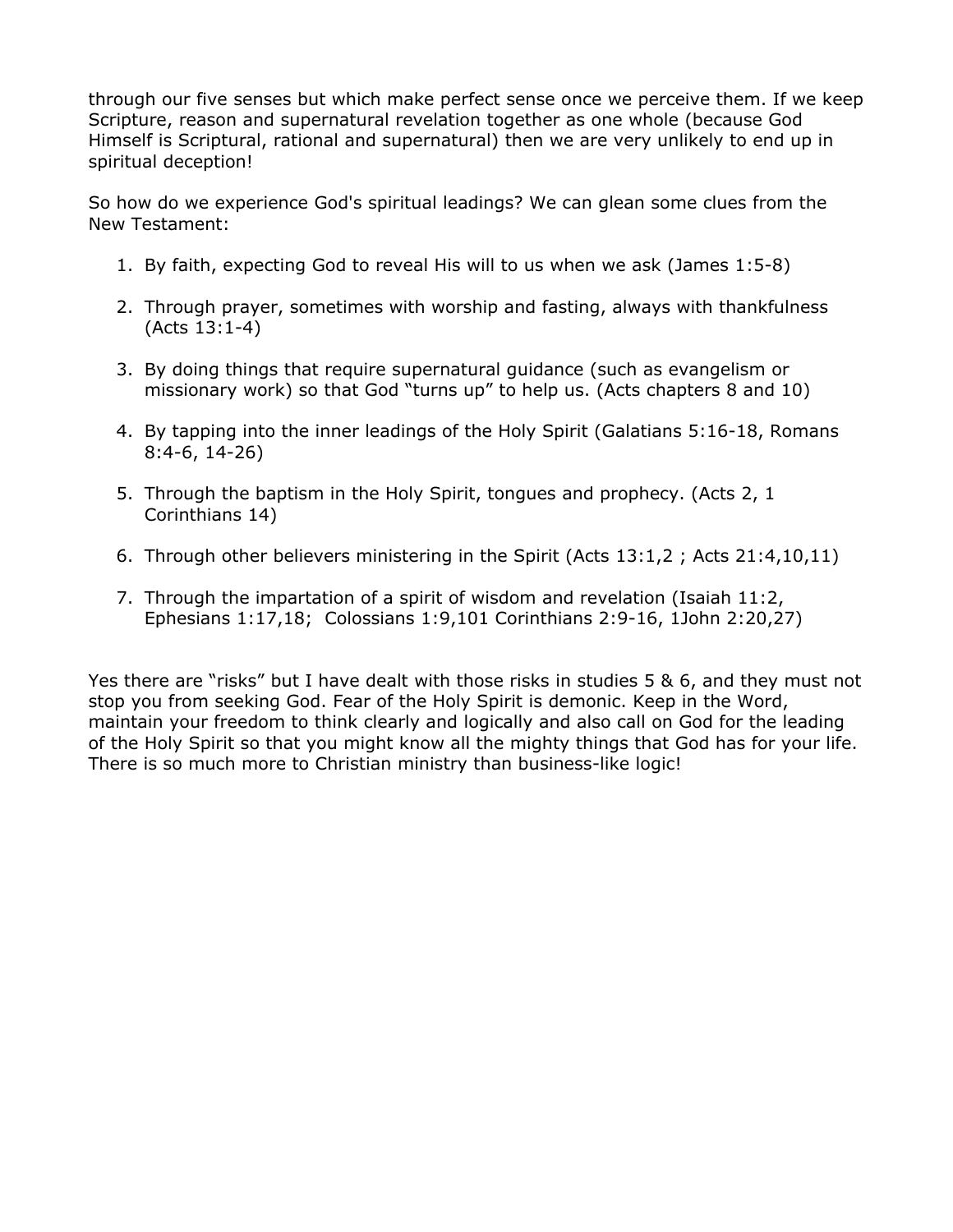### **Chapter 8 – The Process of Receiving Supernatural Guidance**



In the last chapter we started tackling the thorny topic of 'supernatural guidance' through dreams, visions, prophecy, inner impressions, the voice of the Holy Spirit, divine illumination of truth and the ministry of angels. In this series I have spent a lot of time trying to get rid of the 'fear factor' common to most of us from a Western background. God does not mislead and when He invented these means of guidance it was not so that He could mislead us! Today I want to tackle the actual process of receiving such guidance, what it feels like, sounds like and so on and so forth.

First of all we see that divine guidance is generally straightforward and verbal and unmistakable. Let's look at Peter's guidance in Acts chapter 10:

**Acts 10:9-23 HCSB** *The next day, as they were traveling and nearing the city, Peter went up to pray on the housetop at about noon. (10) Then he became hungry and wanted to eat, but while they were preparing something he went into a visionary state. (11) He saw heaven opened and an object coming down that resembled a large sheet being lowered to the earth by its four corners. (12) In it were all the four-footed animals and reptiles of the earth, and the birds of the sky. (13) Then a voice said to him, "Get up, Peter; kill and eat!" (14) "No, Lord!" Peter said. "For I have never eaten anything common and unclean!" (15) Again, a second time, a voice said to him, "What God has made clean, you must not call common." (16) This happened three times, and then the object was taken up into heaven. (17) While Peter was deeply perplexed about what the vision he had seen might mean, the men who had been sent by Cornelius, having asked directions to Simon's house, stood at the gate. (18) They called out, asking if Simon, who was also named Peter, was lodging there. (19) While Peter was thinking about the vision, the Spirit told him, "Three men are here looking for you. (20) Get up, go downstairs, and accompany them with no doubts at all, because I have sent them." (21) Then Peter went down to the men and said, "Here I am, the one you're looking for. What is the reason you're here?" (22) They said, "Cornelius, a centurion, an upright and God-fearing man, who has a good reputation with the whole Jewish nation, was divinely directed by a holy angel to call you to his house and to hear a message from you." (23) Peter then invited them in and gave them lodging. The next day he got up and set out with them, and some of the brothers from Joppa went with him.*

1. Peter is in prayer and receives puzzling vision accompanied by divine instructions in plain language:

"*Arise Peter, kill and eat".* 

*"What God has made clean you must not call common",*

*"Three men are here looking for you. (20) Get up, go downstairs, and accompany them with no doubts at all, because I have sent them."*

2. This is then confirmed by circumstances – he goes downstairs and there are three men and they claim they have seen an angel and been sent to get Peter to go and preach in Cornelius' house.

3. When Peter later gets to Cornelius' house he preaches, they believe, the Spirit falls and they prophesy and speak in tongues - this being divine conformation of Peter having taken the correct course of action. (Acts 10:44-48)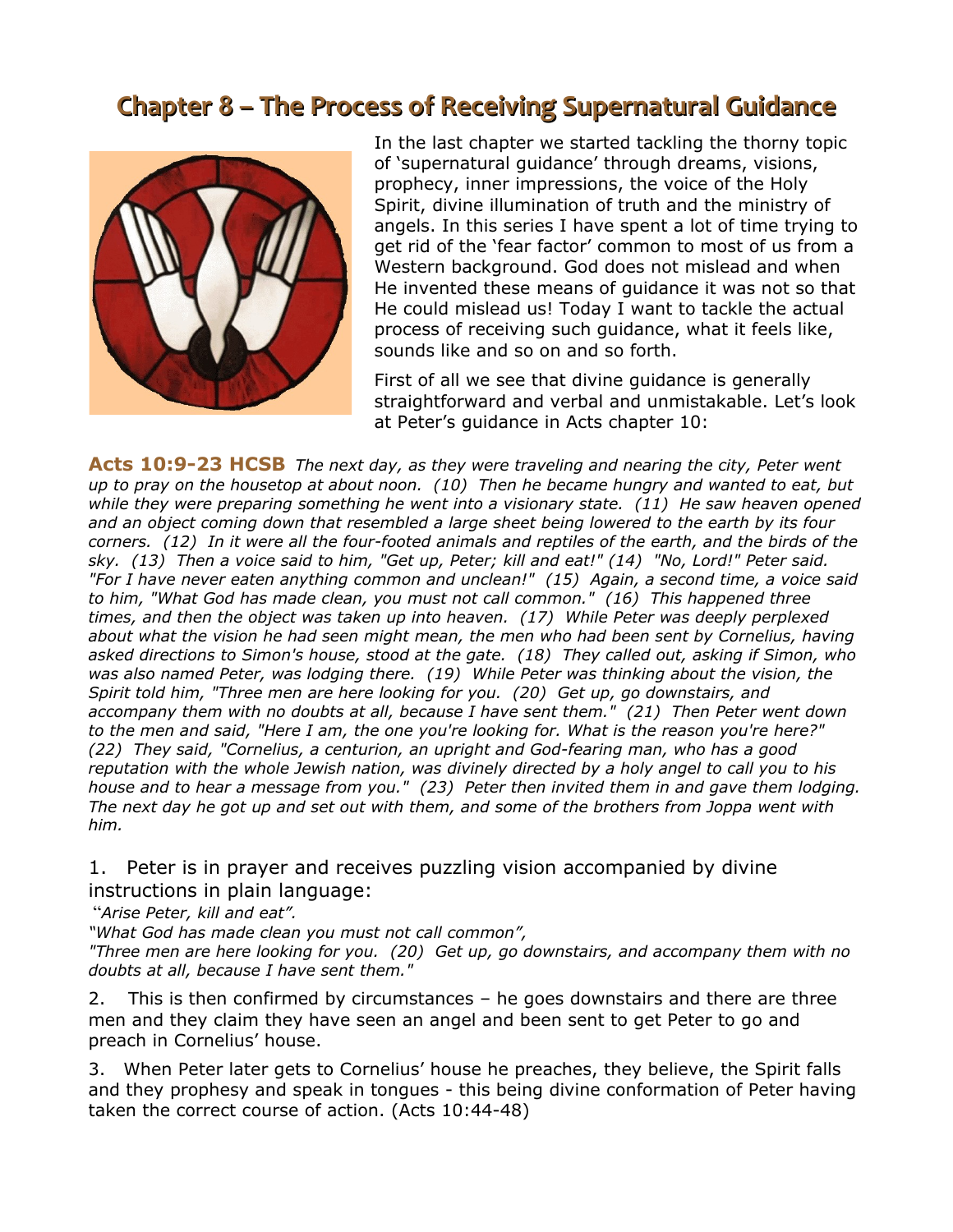God is not being subtle here! God speaks long sentences in 'plain English' (or Hebrew) and Peter is left in no doubt as to what he should do. There is also ample and immediate confirmation of the guidance. Notice also that God does not give a long theological explanation, but rather just gives a plain everyday instruction such as 'arise, kill and eat' or 'go downstairs'. He does not answer Peter's question but just commands 'do not call unclean what God has made clean'. Peter is stretched to breaking point, taken way out of his cultural comfort zone and sent to preach to Gentiles in the house of a heavily armed Roman centurion. This is also typical of God's guidance.

God's supernatural guidance tends to come when our own natural brain 'just cannot get there'. Peter on his own would never have entered a Gentile dwelling, he was too Jewish, too holy, holy, and too deeply acculturated into his categories of clean and unclean. Supernatural guidance came because Peter (and the early church) needed a huge push in a certain direction.

You see our wisdom is limited by our brain, our culture, our training and our circumstances and we have huge blind spots we just cannot get around on our own. Or we just plain lack the information we need and have no way of getting it in time, or there are spiritual conditions that we cannot see in the natural that are really important and should be taken into account. In any of those circumstances we need guidance to be poured into our spirit by God. Let's look at another example – that of Philip and the Ethiopian eunuch.

**Acts 8:26-39 HCSB** *An angel of the Lord spoke to Philip: "Get up and go south to the road that goes down from Jerusalem to desert Gaza." (27) So he got up and went. There was an Ethiopian man, a eunuch and high official of Candace, queen of the Ethiopians, who was in charge of her entire treasury. He had come to worship in Jerusalem (28) and was sitting in his chariot on his way home, reading the prophet Isaiah aloud. (29) The Spirit told Philip, "Go and join that chariot." (30) When Philip ran up to it, he heard him reading the prophet Isaiah, and said, "Do you understand what you're reading… (35) So Philip proceeded to tell him the good news about Jesus, beginning from that Scripture.*

An angel turns up in verse 26 and gives Philip an easily understandable instruction in 'plain English' (or Hebrew) : *"Get up and go south to the road that goes down from Jerusalem to desert Gaza."*

This is followed by a brief instruction from the Holy Spirit: *"Go and join that chariot."* Again it is an easily understandable verbal instruction in plain language without any explanation or assurance of results.

There is no way that Philip 'in the natural', using his own wisdom, could have known about the Ethiopian eunuch. Supernatural guidance of an obedient servant was necessary if the Ethiopian was to be evangelized. And just like the case with Peter this instruction was a bit of a stretch, pulling Philip out of a major revival in Samaria to go and stand at a crossroads in the desert.

In both cases once they obeyed the divine guidance and saw the situation they immediately knew what to do in order to preach the gospel. The guidance took them into a situation for which God had spiritually prepared them to minister with power.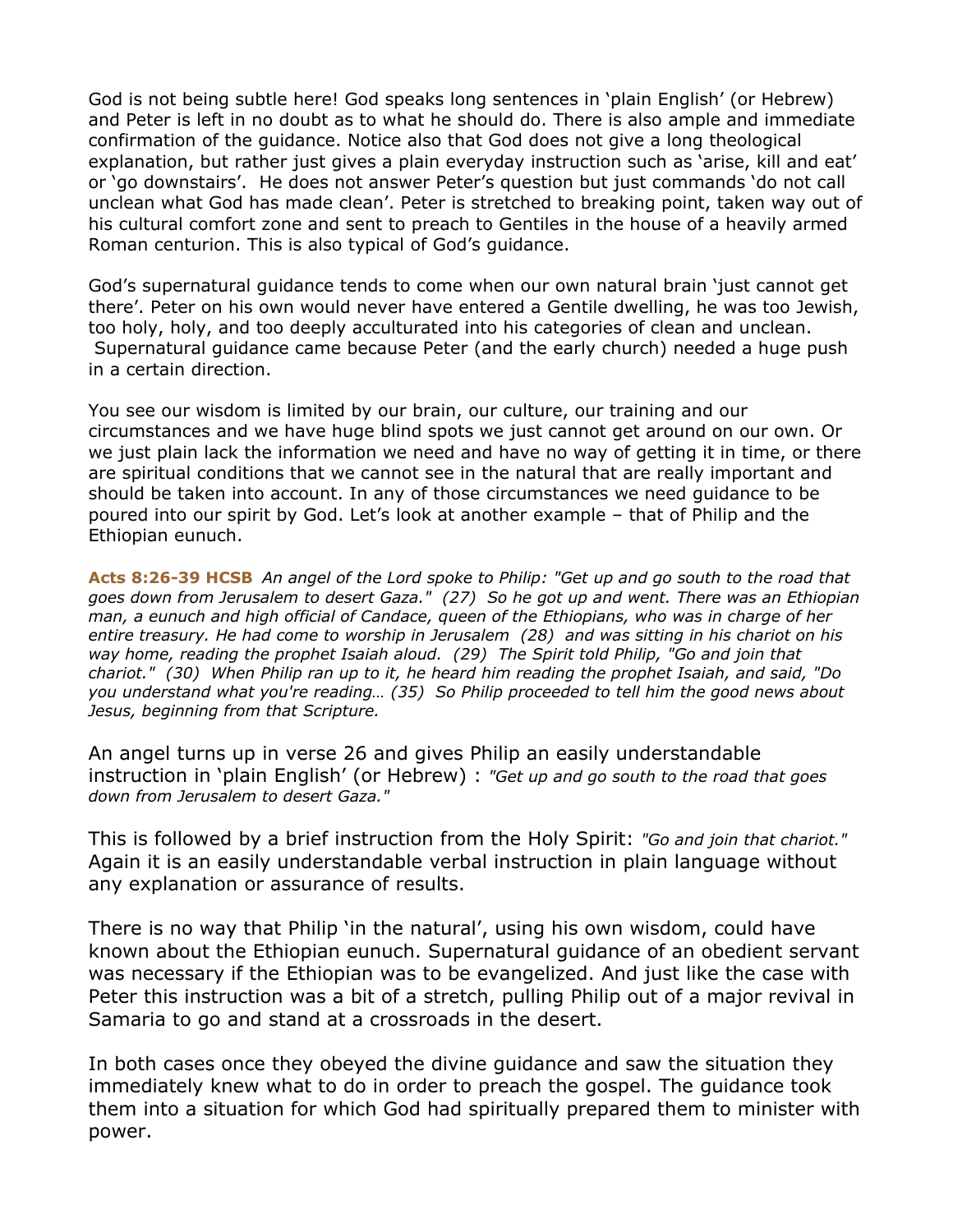Now somewhere along the way I got the idea that God spoke through feelings and impressions and little emotional nudges. But I do not see this in the New Testament. Rather I see God communicating with words, sentences, pictures and so on. The Holy Spirit seems to speak in plain, easy to understand audio-visual language! There is no indication that feelings (other than a clear, peaceful conscience) are a guide to action. In fact in Peter's case his feelings were objecting to the whole idea!

We need to open up to the notion that God will speak to us plainly and unmistakably in our heart language and tell us to do something that we may never have thought of doing. And He probably won't explain it either! (Do you remember my story of the black sweater that led to five young girls finding salvation?)

Often this supernatural guidance came during times of prayer such as Peter on the rooftop or the elders praying and fasting in Antioch or during times of active ministry such as Philip in the Samaritan revival. These were people who were 'praying always in the Spirit' and open to divine revelation and who were immediately obedient to it.

So let's sum this up:

1. Supernatural revelation tends to come when we are 'in the Spirit' in some way - through prayer or during times of active ministry.

- 2. It comes as an instruction that we are to obey.
- 3. It may not have much explanation attached to it.
- 4. It may stretch us out of our comfort zone

5. It may communicate information that we would not otherwise have received because of cultural blind-spots or physical circumstances

- 6. It is in plain, easy-to-understand language
- 7. It is confirmed by later events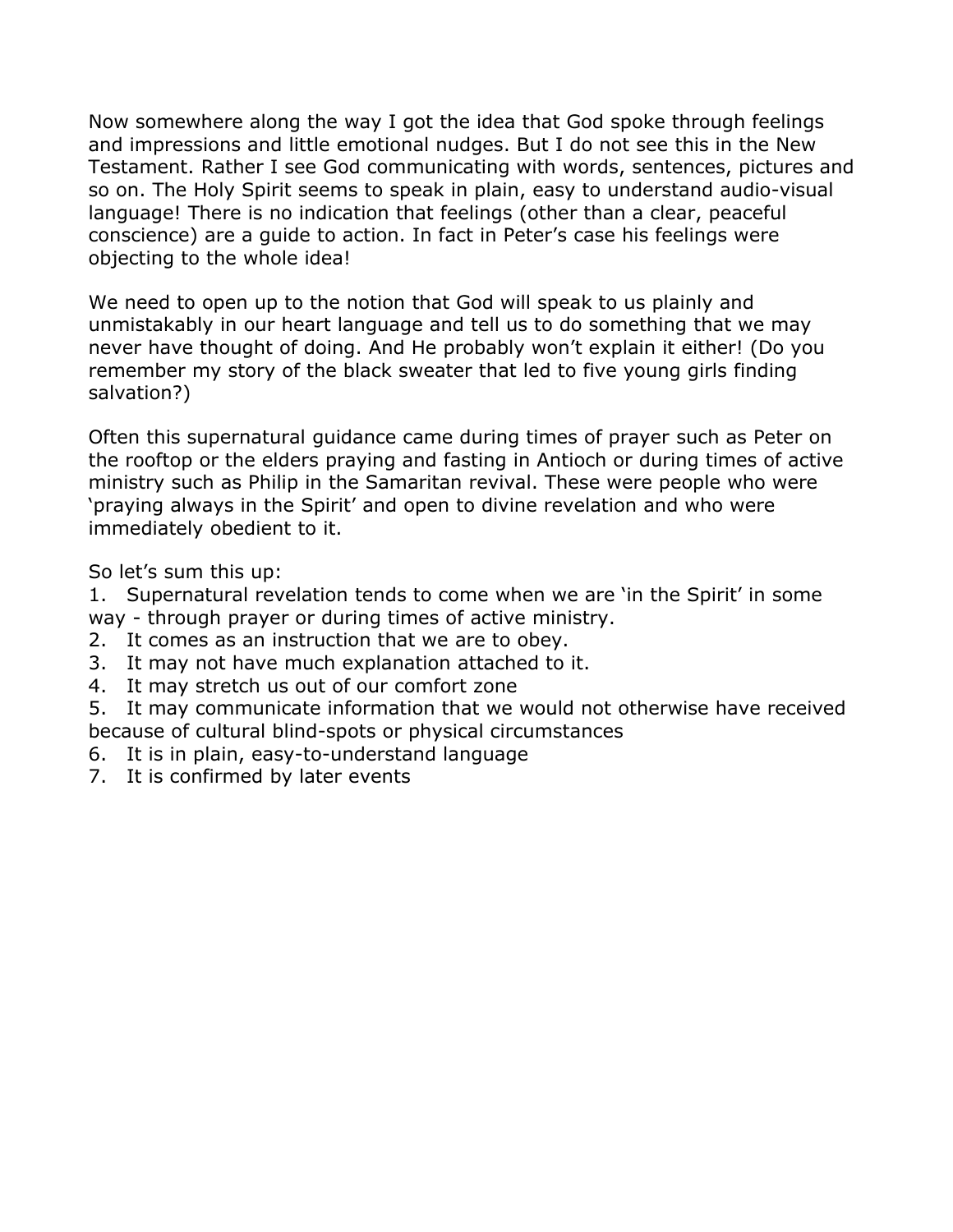## **Chapter 9 – Making Business Decisions In The Will Of God**



So far we have seen that the will of God is revealed to us, by the Holy Spirit; through conscience, Scripture, reason and wisdom, - and through various supernatural means. We have also seen that our weaknesses can mislead us, and looked at various checks and balances in finding God's will for our lives. Finally the conditions conducive to receiving supernatural revelation were looked at – faith, prayer, fasting, worship, active service, and willing obedience. Over the next few studies we will look at the practical applications of this to career, ministry, marriage and so forth.

Joe Business arrives at his office to a pile of papers and decisions. Being a good Christian he wants to make every decision "in God's will". However Joe knows if he prays and fasts over every single piece of paper in his in-box that requires a decision he will miss all his work deadlines and may well be fired. How then can Joe Business make a godly decision?

First Joe has to sort his decisions into the following four categories:

- 1. Routine decisions that he is well-equipped to make due to his training and experience. He just goes ahead and makes these decisions peacefully, faithfully and wisely "as unto the Lord" knowing that God has prepared him for his work.
- 2. Big, complex decisions that will affect his career, the lives of others, or even the business as a whole. These he brings before the Lord and waits for an answer, of course he also uses his wisdom, and training and seeks advice from others including superiors and expert consultants.
- 3. Pressing matters that are time-bound but not that important. These Joe commits to the Lord with a brief "arrow prayer" to heaven and trusts God for the outcome.
- 4. The multitude of small details that are not really his work but which come across his desk. Like Moses acting on Jethro's advice, and like the apostles in Acts 6 – he delegates these minor matters to others. Some he even drops altogether.

Not all of life's decisions come into the "prayer and fasting" category. I do not have a huge decision-making problem over which Christian cartoon to put in the church bulletin in a given week or whether to plant roses or petunias in the church garden. We are not robots, we can make those sort of decisions with our God-given brains. However we do it we end up with some decisions that are planned and somewhat routine, and others that we definitely need to bring to the Lord in prayer.

Delegation is also part of being a godly decision-maker. Mission agencies have been ruined by an over-loaded administrator who refused to delegate and got further and further behind so that critical decisions received minimal attention because everything, large or small had to go through one person. In one mission agency I worked with our team support levels were 24 months "behind", that is donations from two years ago were only just being acknowledged and put in the books! This caused enormous pain, confusion and consternation.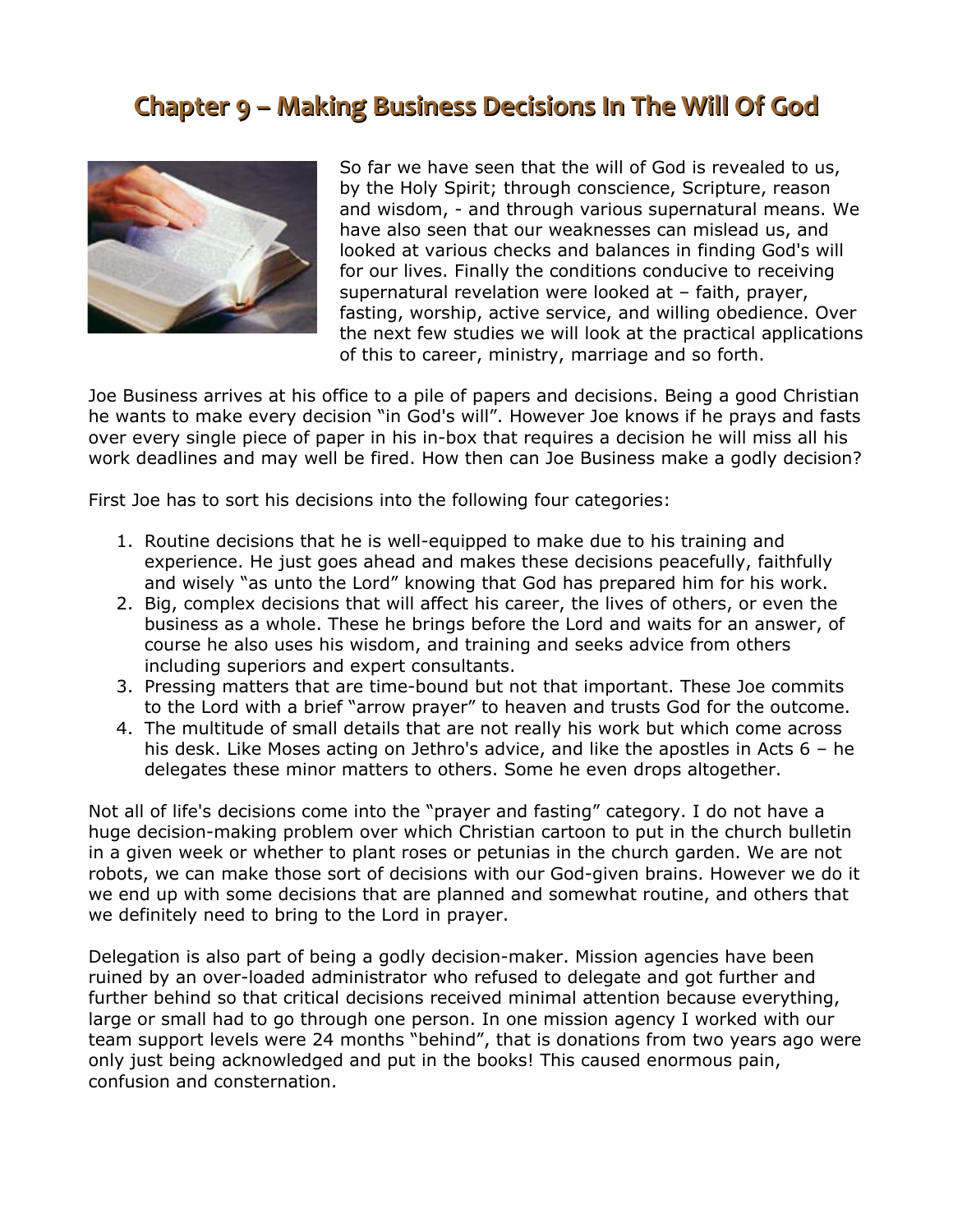Humility is part of godliness and the humble person acknowledges that he or she "can only do so much" and that the rest must be done by others. So Joe Business will clear his desk of the minor matters and them dealt with by his staff or by his executive assistant.

Joe Business also knows the value of having a daily quiet time where he can lay matters before the Lord in the light of God's word and the blessedness of keeping himself pure in heart and collected in mind in invisible inward prayer during the day. Arrow prayers darted up to heaven at odd moments help to keep Joe Business conscious of the Lord even on the busiest of days.

Ethics are a big part of Joe's business life and certain decisions are just automatic. Joe does no shady deals and is honest in all his dealings with the government. Eventually this pays off in less litigation and in a good reputation among his peers and his customers.

Sometimes Joe gets a good idea that he acknowledges as being "from the Lord" and he has become sensitive to this guidance as well as to the inner promptings that tell him when someone is dishonest or when something is awry.

Joe follows biblical principles of giving and as a result he reaps a harvest. He is guided by God's Word in his 'sowing' to those who feed him spiritually. He also blesses Kingdom projects and is compassionate toward the poor and needy so that God is also kind toward him.

Joe walks in the Spirit and does not listen to the flesh or to its selfish ambitions. Consequently Joe is spared from those follies that come from over-extending a business. Joe does not engage in squabbles or fights or office politics and so builds trust and friendship that stands him in good stead when the times are tough. Joe often listens to the Lord's nudges about how to treat others and is known as someone who truly cares.

Joe meditates on God's Word day and night and ponders how to be a truly Christian businessman and how he should lead, not as a worldly dictator but as a humble servant leader and Christian example. Joe does not exalt himself over others but humbles himself before the Lord and so is exalted in due time. As Joe ponders the Scriptures God reveals precious principles about life and godliness and gives him wisdom regarding his business and his leadership.

Joe attends Full Gospel Businessmen's Fellowship International and there he has found some buddies that he prays with and they have covenanted to keep each other accountable. Sometimes he even gets a prophecy or word of wisdom and knowledge that he writes down and keeps in a notebook that he prays over and watches over in the Spirit.

Joe walks with God in all his decision-making, as one who fears the Lord; Joe Business is like a green tree planted by streams of water and prospers in all that he does (Psalm 1).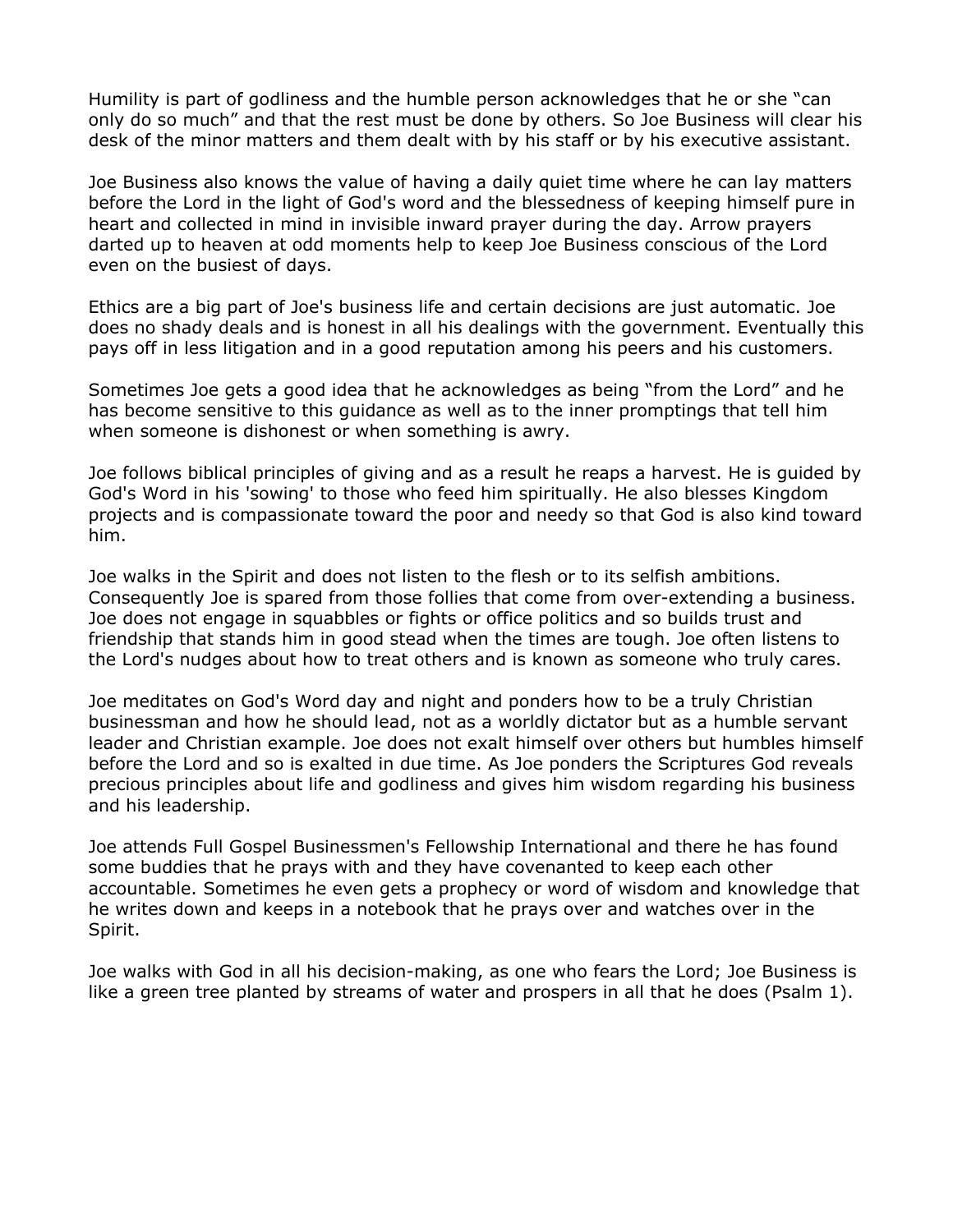# **Chapter 10 – Making Relationship Decisions In The Will Of God**



How do we know the will of God for our most important relationships – who we marry, do business with, partner with in ministry and so on? The Bible specifically warns us against just following our feelings or going on attraction or charm:

**Proverbs 31:30 HCSB** *Charm is deceptive and beauty is fleeting, but a woman who fears the LORD will be praised.*

In fact Proverbs warns us against associating with 14

different categories of people:

- 1. The violent, angry man (lest you learn his ways)
- 2. Criminals, robbers and bandits who lie in wait for others and get punished
- 3. The unrighteous 'wicked' who do not fear God or obey His commandments
- 4. The 'harlot' or immoral woman (or man)
- 5. The overly naive, silly, unwise and undiscerning 'fool' who just goes from one disaster to another.
- 6. The unteachable stupid and boorish person
- 7. The 'sluggard' or chronically lazy person & the unreliable and irresponsible person
- 8. The insincere flatterer
- 9. The nagging, contentious and perpetually critical wife (or husband)
- 10. The loudmouth, the inappropriate jester, the mocker and scoffer
- 11.The drunkard, or the modern equivalents the gambler, and drug addict
- 12. The emotionally and spiritually out-of-control person
- 13. The mean, selfish and stingy particularly if they are wealthy and controlling
- 14. The proud and conceited person who is "wise on his own eyes"

In addition to these 14 people who will mess up our life the New Testament adds at least 6 others:

- 1. The heretic, false prophet or false teacher (Matthew 7:15, Romans 16:17, 2 John 1:10,11)
- 2. Quarrelsome people who get contentious over small matters (1 Timothy 6;20, 2 Timothy 2:16, Titus 3:9,10)
- 3. The legalistic (as in the Pharisees) (Matthew 10:17, 16:6,12)
- 4. Position-seeking religious leaders (as in the scribes and the Sadducees) (Mark 12:38, Matthew 16:6,12, Luke 20:46)
- 5. The unconverted especially as a close partner who we are 'unequally yoked with' (2 Corinthians 6:14-18)
- 6. Those who have a form of godliness but who have no power (2 Timothy 3:5)

It may come as a surprise to many that the Bible warns us NOT to have close relationships with these 20 kinds of people, in the case of false teachers we are not even to give them the time of day (2 John 1:10,11)!

You see if you marry a heavy drinker or a drug addict you are asking for a life of misery and if you take a gambler into your business you are just asking for financial ruin – and even embezzlement! And you certainly don't want the counsel of a false prophet!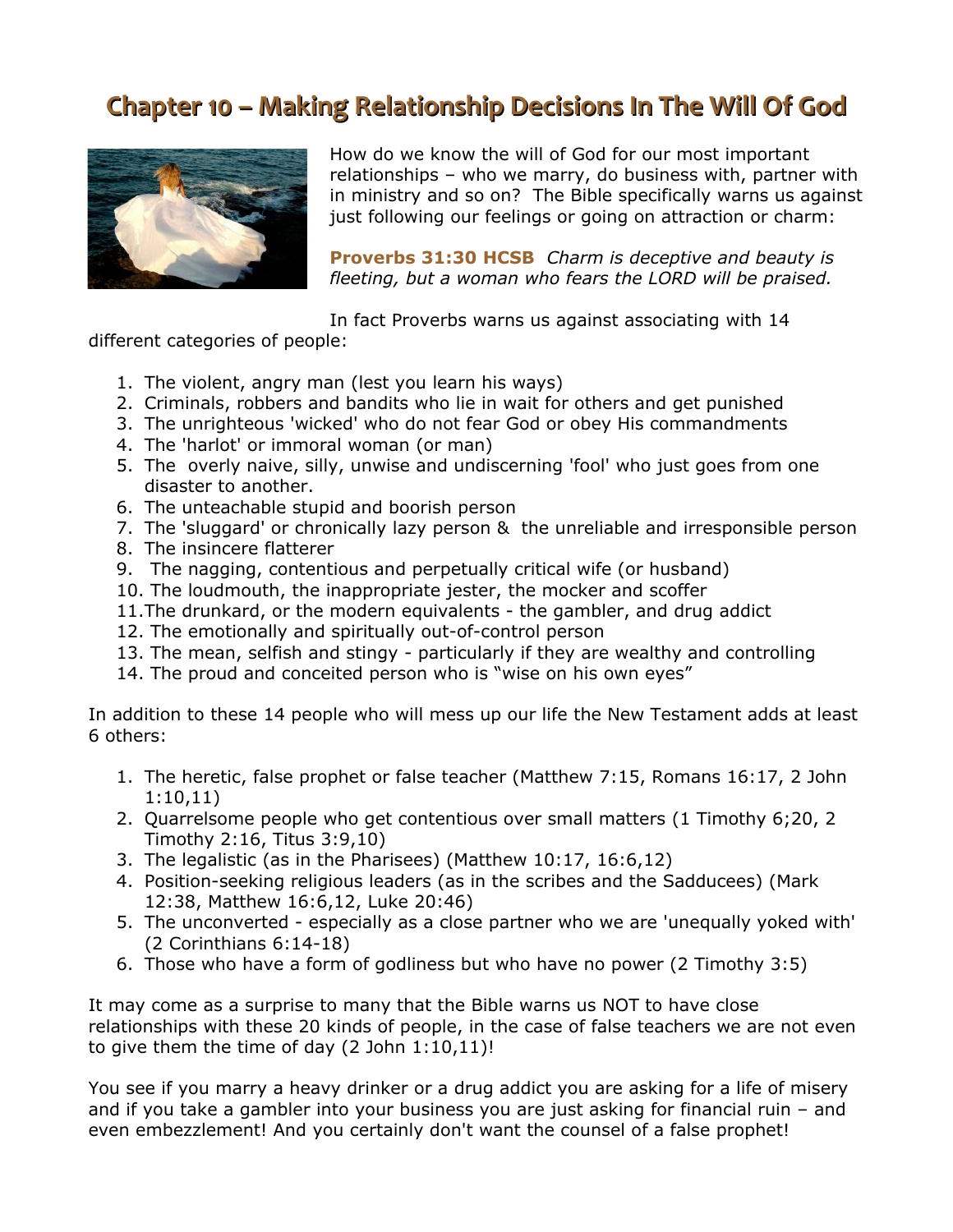In the case of marrying unbelievers I have written a whole article on it which lists nine good biblical reasons why it is a huge mistake and you can find that at: <http://www.aibi.ph/articles/noway.htm>

The Bible tells us to choose our friends, business partners, ministry partners - and of course our husband or wife with great care!

Finding God's will starts with following God's good advice in the first place! Your friends do not all have to be boring - but they do have to be good, wise and reliable. If you are caught up in a friendship that is destructive, first go to prayer and ask God to 'break the soul tie in Jesus' Name'. Break the emotional bond that holds you to that wrong person (I am not talking about a marriage here). Start moving away from the negative influence of that person as swiftly and as decisively as you can – even if they are very manipulative and charming.

I used to be very easily controlled by forceful and highly manipulative people. I wanted to "be nice" and to avoid conflict and to be cooperative and kind. People readily took advantage of me and I never even knew how! Until I read Proverbs and realized God did NOT want me to 'just accept' everyone and to readily associate with everyone! The godly person was also supposed to be wise and street-smart about people and their intentions!

Now I can still be fooled, but I am trying to be wise! God also helps me by giving me the Holy Spirit to open my eyes to the nature of people. God helps me to notice things like certain facts that do not add up, or the people they hang out with – or do not hang out with (e.g. are they always surrounded by "Yes Men'). God can help you to make wise relationship decisions!

God also arranges 'divine appointments' where we meet someone who becomes a good friend or a mentor or a source of encouragement or even our husband or our wife. God will lead you to frank, honest, born-again, Bible-believing folk who walk in the Spirit and the truth. They might not be the most comfortable people at first, they may even be very plain and unattractive at first glance, but they will bring a mighty blessing into your life!

Look at 'the fruit' – are they a good solid Christian? Do they have the fruit of the Spirit – particularly love, joy, peace, patience and humility? Have they achieved something with their life or are they 'just a load of hot air'? Do they treat their friends and family with gentleness, courtesy and respect? Are they generous and do they enjoy being a blessing or are they stingy and materialistic, a lover of money and of self? Are they positive and full of faith? Are they wise and prudent or are they someone who you will always have to 'pick up the pieces' after? What are their actions and reactions like? Does their life line up with the word of God?

Finally do they fill you with peace when you are with them? Does it feel good and solid and affirming to be around them - or are you always on edge? Do they feel safe and good and strong or does something tell you that this is 'risky'? Do these subjective tests AFTER you have checked them out using the other criteria because our feelings can fool us (especially when we want them to!).

The people in your life can make you or break you – so choose them carefully and prayerfully and follow God's good advice in the Bible!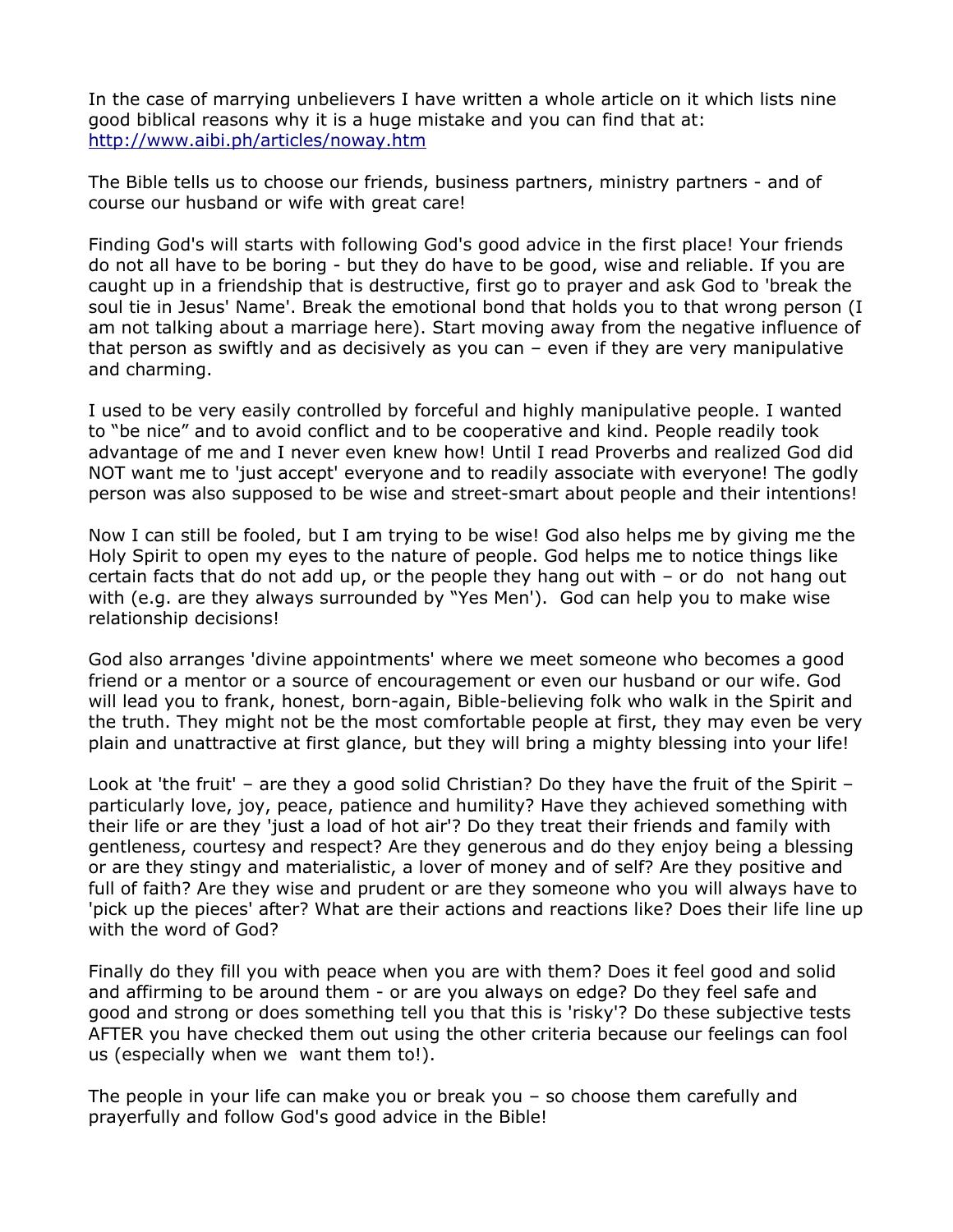## **Chapter 11 – Making Ministry Decisions In The Will Of God**



How do we know the will of God for our ministry? In some ways this is the hardest of our questions because there is so much 'static' and misleading information around. On one hand we are encouraged to aim high, for instance to 'have the biggest church in the world' (which common sense tells us only one person can have at any one time) or we feel we must go to the most remote and difficult tribe or the most depressing slum if we are to have a 'real ministry', or alternatively we must work all the miracles of the Apostle Paul.

This kind of extreme thinking, that virtue only lies at the weird boundaries of reality, makes those of us with 'ordinary' ministries long for something different. When we pray for God's will we hope that it will be something wild, adventurous and highly significant. And that can lead to errors – a church that is built way too big for the congregation, or an intense evangelistic campaign that simply exhausts everyone.

God's will might just be faithfully pastoring a Baptist church of 75 members year after year and caring for the sheep with love and care and the Word of God! One analogy that helped me, when I was living near the Great Barrier Reef in Australia, was to think of the enormous variety of sea creatures around the reef. Some are immense like the whales or the grouper, others are tiny gleaming fish that swim among the corals, and then you have the mid-sized fish, the bream and the mackerel and the Red Emperor. Now each fish has its God-give size and God-given nature and God-given habitat. I think much the same applies to our ministries. God has a plan for us, a size of ministry that we can handle and be faithful to, a nature of ministry that we are suited to, and a place where we should best serve.

1 Corinthians 3:10-15 makes it very clear that God is mainly concerned with the quality of our ministry, much more than the quantity. We are to build with "gold, silver, and precious stones" which are generally smaller and finer objects than those built with "wood, hay and stubble". You can build a huge haystack in a few days – but it might take a year to build something in gold! But it is the 'gold' ministry that God wants.

This leads us to a key question we can ask ourselves: "What can I do that is truly beautiful for God, that is gold, silver and precious stones, that shines with Christ and will bring Him honor, glory and worship?" When we ask that question we tend to banish all thoughts of rising up in the Christian hierarchy, or of some grand boastful self-exalting project! The will of God is not about our importance, it is about God's importance!

The most beautiful thing you can do for God might be to start a prayer meeting, or help the poor, or to minister to the disabled or to teach bible students who are thirsty for God's Word, or to visit the sick in hospital and to pray for them and for their families.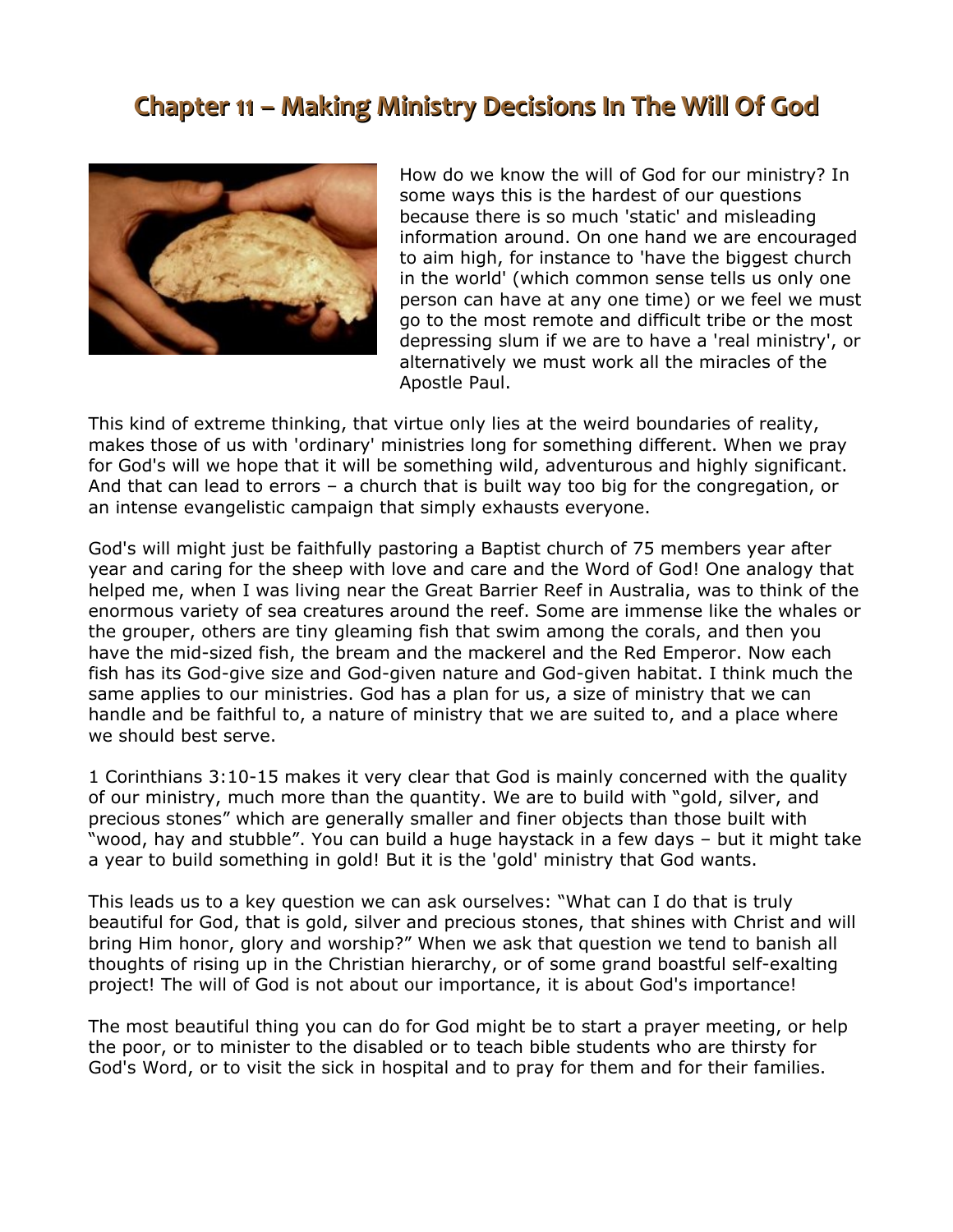I have ceased wondering why 'everyone' is not on the mission field and I no longer think that 'being radical' is terribly necessary. Each servant of God has their place and the vast bulk are 'in the middle of the Bell curve' so to speak – because that is precisely where God wants them to be!

That said we should take our God-given place very seriously and go about it with zeal, energy and dedication, with much prayer, and with much sensitivity to the leadings of the Holy Spirit.

God's will for our ministry is often grounded in our previous life preparation. If someone has grown up in a pastor's family, maybe the Lord was also preparing him for a life as a clergyman. If someone has traveled extensively and relates well to other cultures, perhaps they should be a missionary. If teaching sets them on fire, then perhaps they should be a bible teacher. God builds our lives and ministries brick by wonderful brick. And the newer blocks tend to be laid upon the old foundation.

God's will for our ministry is also generally something that stretches us out of our comfort zone a little! God wants us to grow in the process. We might not have to go and minister to cannibals, but we might be called to pastor a tough and difficult church or to work long hours or to teach courses that require a lot of new preparation. God's will is often something we know we should do, but are a bit reluctant to take on for some reason.

However God's will is never destructive. It does not tear our family apart or endanger other people. Extreme stress and extreme risk is rarely ever God's will and in most cases such risk-taking is generally more related to spiritual pride than to the Holy Spirit. (Remember In Acts chapters 20 & 21 the Holy Spirit told Paul NOT to go to Jerusalem, but he foolishly went and it was a disaster). God is wise and His will is generally a path of love, peace and wisdom.

This brings me to my next point. God's will for your ministry is always for an increase in love. If it is just a mere increase in activity, in busyness, in striving and in impatience and exhaustion – then you are just out in the field building haystacks all over again! Are the fruit of the Holy Spirit ripening on the tree? Is there much more love, joy, peace and kindness as a result of what you are doing? Or are the fruit going rotten and falling off the tree? Is love falling off and control taking over? Has peace become impatience? Has joy become hurry? Has kindness become high expectations?

God is Spirit and those who worship Him must do so in Spirit and in Truth (John 4:24) and that means that if your ministry is to become part of the true worship of God it will be deeply spiritual and deeply truthful and very Christ-like. It will be beautiful, faithful, precious, loving, peaceful, gracious and kind.

Now what can you do that is like that?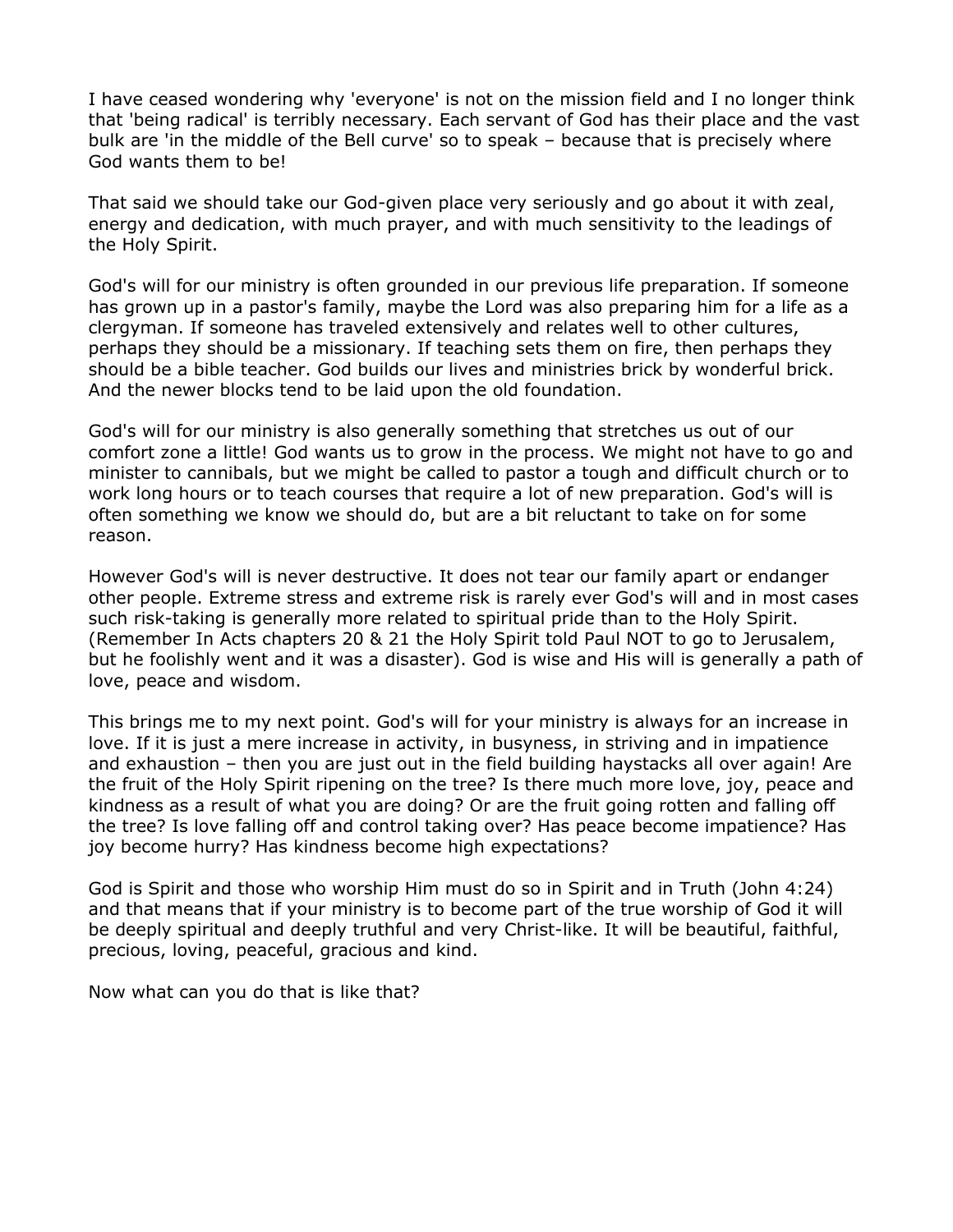## **Chapter 12 – Making Employment Decisions In The Will Of God**



In this final installment in our series on Knowing The Will of God we will examine the area of godly decision-making in the area of one's employment.

The first principle is that any legitimate employment will be ethical, positive, productive and useful; something that is a blessing to others; that reflects our original role as stewards of God's Creation - and which allows us to diligently apply the wisdom and knowledge that God gives us.

You can be a street-sweeper or a surgeon, a nurse or a nuclear scientist, anything that is good and productive and honorable. However some careers are clearly not God's will:

The first category are jobs that are clearly forbidden to Christians. These are jobs that are illegal or unethical, or which involve deceit, lying and manipulation on a daily basis. You cannot be a Christian burglar, Christian drug-dealer or Christian con-artist. Jobs involving blatant dishonesty, misrepresentation of products, financial short-cuts, taxminimization scams, immigration scams and so on are clearly not for the believer. Some forms of deceptive multi-level marketing and "hard-selling" would also fit in this category. Also jobs that require you to deny Christ or promote idolatry such as working in a New Age bookstore or selling idols and witchcraft paraphernalia. If you cannot have a clear Christian conscience in your employment then you should not be doing the work.

The next category of "doubtful" jobs are those that involve pure buying and selling, that are purely speculative and unproductive – such as a gold speculator, foreign exchange trader, buyer and seller of commodities, or day trader of stocks. These jobs neither help people's growth nor produce useful products. They are not part of our stewardship of Creation and they are without compassion. No gold trader considers the poor! In Christian terms these jobs are sub-optimal as nothing useful is actually created. They just involve the movement of pieces of paper. Ezekiel 28 calls Satan the prince of trade and it was his ruthless violent trading that caused his fall from heaven. While the Bible celebrates soldiers, kings, fishermen, craftsmen, and small businessmen there is not a single merchant, trader or banker among the major heroes of faith in the Bible. It seems that you really cannot serve both God and Mammon.

The third category of jobs that Christians should stay away from are those jobs that while OK in themselves are part of organizations that have very negative impact on society such as cigarette manufacturing, running a liquor store, selling lottery tickets, producing banned agricultural chemicals or carcinogenic substances, 'sweatshop' style manufacturing, and firms that are very ruthless with their franchisees and suppliers. The Christian may be just a pay clerk - but they are enabling an operation that is detrimental to society as a whole. Alternative employment should be considered, if at all possible.

What then might the Holy Spirit want you to do? God was fine with Jesus being a carpenter until He was 30, and God has blessed people in many different kinds of businesses and occupations.